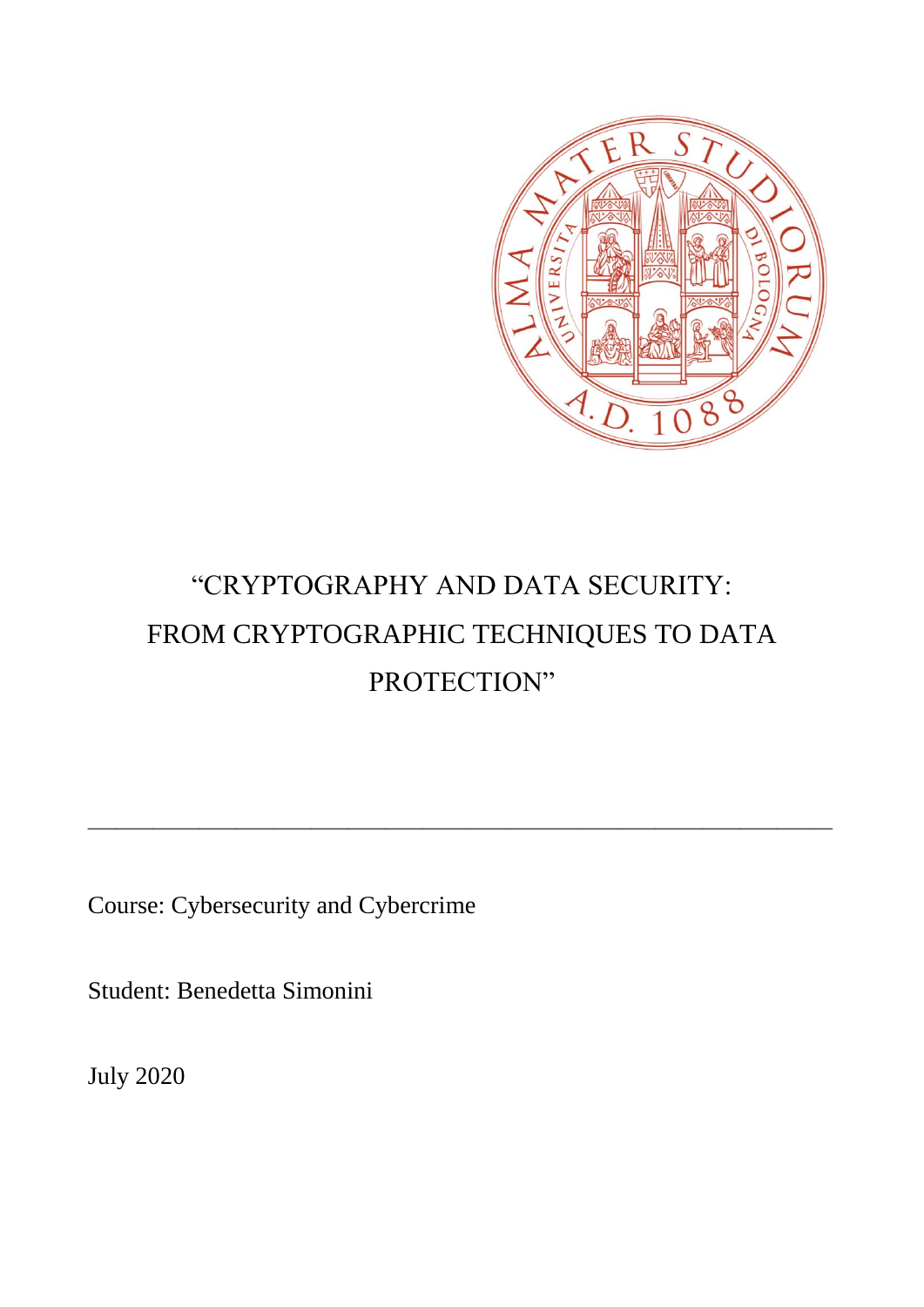## Table of contents

| 4.2 Impact of different encryption techniques upon the GDPR's Material Scope  19 |  |
|----------------------------------------------------------------------------------|--|
|                                                                                  |  |
|                                                                                  |  |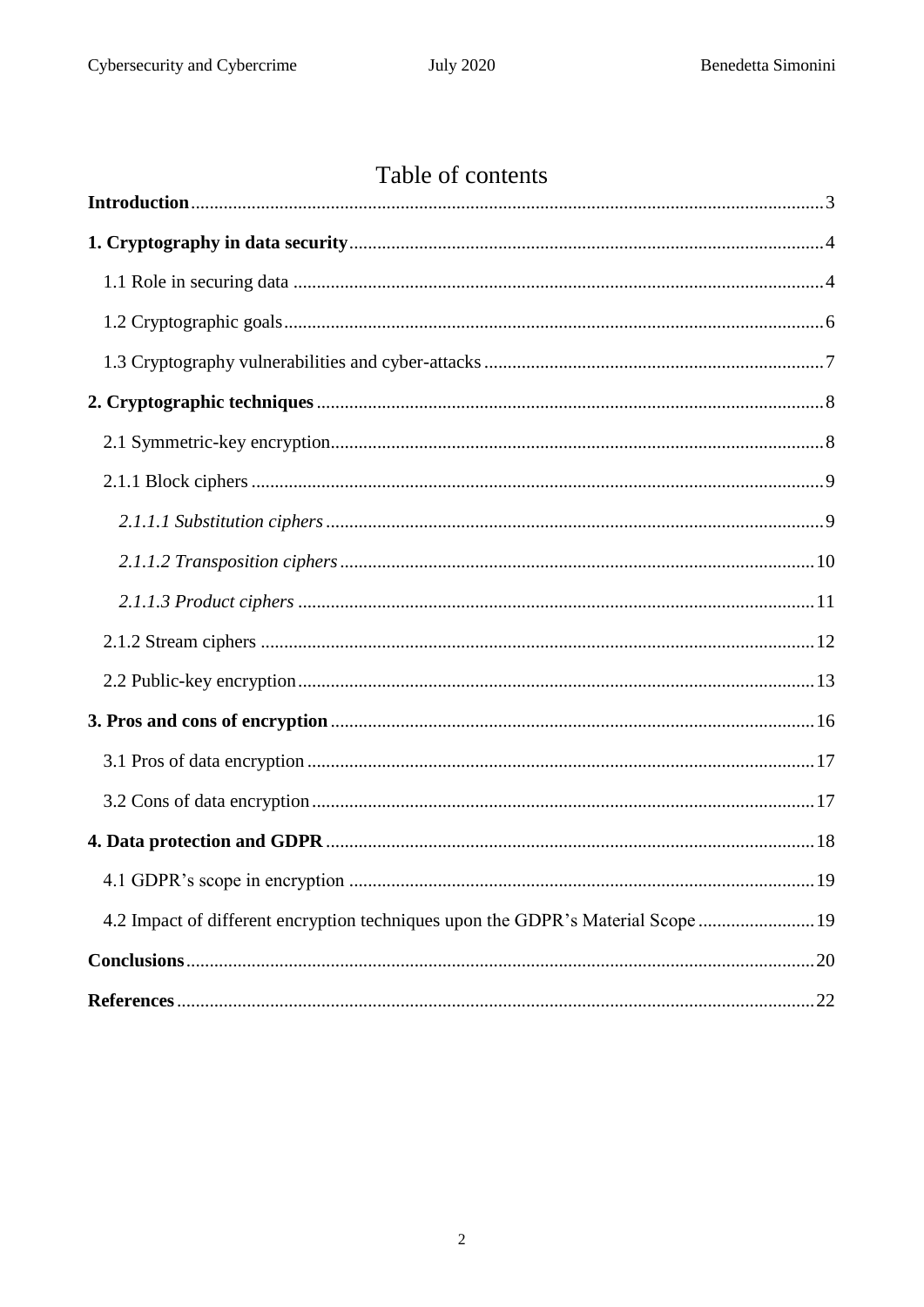#### <span id="page-2-0"></span>**Introduction**

Data security is critical not only for businesses but also for home computer users.<sup>1</sup> From client to payment information, personal files, or bank account details, all this information can be hard to replace and potentially dangerous if it falls into the wrong hands. Indeed, data lost due to disasters, such as a flood or fire, is crushing, but losing it because of hackers or malware infection can have much greater consequences.

Therefore, data security is the science that studies the methods to protect data in computer and communication systems.<sup>2</sup> It embodies cryptographic controls to face security threats.

Cryptography is the science of using mathematics to encrypt and decrypt data to keep messages secured by transforming intelligible data form (plaintext) into an unintelligible form (ciphertext).<sup>3</sup> Every cryptosystem consists of five elements: plaintext, encryption algorithm, decryption algorithm, ciphertext, and Key. The plaintext is messages or data that are in their normal, readable (not encrypted) form. Encryption is the process of converting plaintext to ciphertext by using a key. Ciphertext results from the encryption performed on plaintext using an algorithm, called a cipher. <sup>4</sup> Decryption is the process of retrieving the plaintext back from the ciphertext. Finally, the Key uses the information to control the cryptosystem (cipher system), and it is known by the sender and the receiver only.

By means of this paper, the cryptographic techniques that are relevant for data securitization will be technically analyzed. Moreover, it will be shown that even though these techniques are strong, they present some vulnerabilities to cyber-attacks and they would need to be improved. Thus, after having explained the role of cryptography for data security, I will expose this science in relation to the General Data Protection Regulation, or GDPR.

Therefore, the first section analyzes the relevance of cryptography for data security. The second section examines the broad varieties of cryptographic techniques based on symmetric and asymmetric key encryption algorithms. It is relevant to analyze these techniques from a technical point of view to understand how to implement them to secure data. Then, given the relevance of the topic for several organizations, in the third part, the paper analyzes the pros and cons of encryption at the

**.** 

<sup>&</sup>lt;sup>1</sup> Lessig, L. (1999). Code and Other Laws of Cyberspace. p. 35.

 $2$  Data privacy vs. data security [definitions and comparisons] – Data privacy manager. (2020, July 8). Retrieved from <https://dataprivacymanager.net/security-vs-privacy/>

<sup>&</sup>lt;sup>3</sup> What is encryption and how does it work? (2020, April 16). Retrieved from <https://searchsecurity.techtarget.com/definition/encryption>

<sup>4</sup> Berti, Hansche, Hare (2003). *Official (ISC)² Guide to the [CISSP](https://en.wikipedia.org/wiki/CISSP) Exam*. Auerbach Publications. pp. [379.](https://archive.org/details/officialiscguide0000hans/page/379) [ISBN](https://en.wikipedia.org/wiki/ISBN_(identifier)) [0-8493-](https://en.wikipedia.org/wiki/Special:BookSources/0-8493-1707-X) [1707-X.](https://en.wikipedia.org/wiki/Special:BookSources/0-8493-1707-X)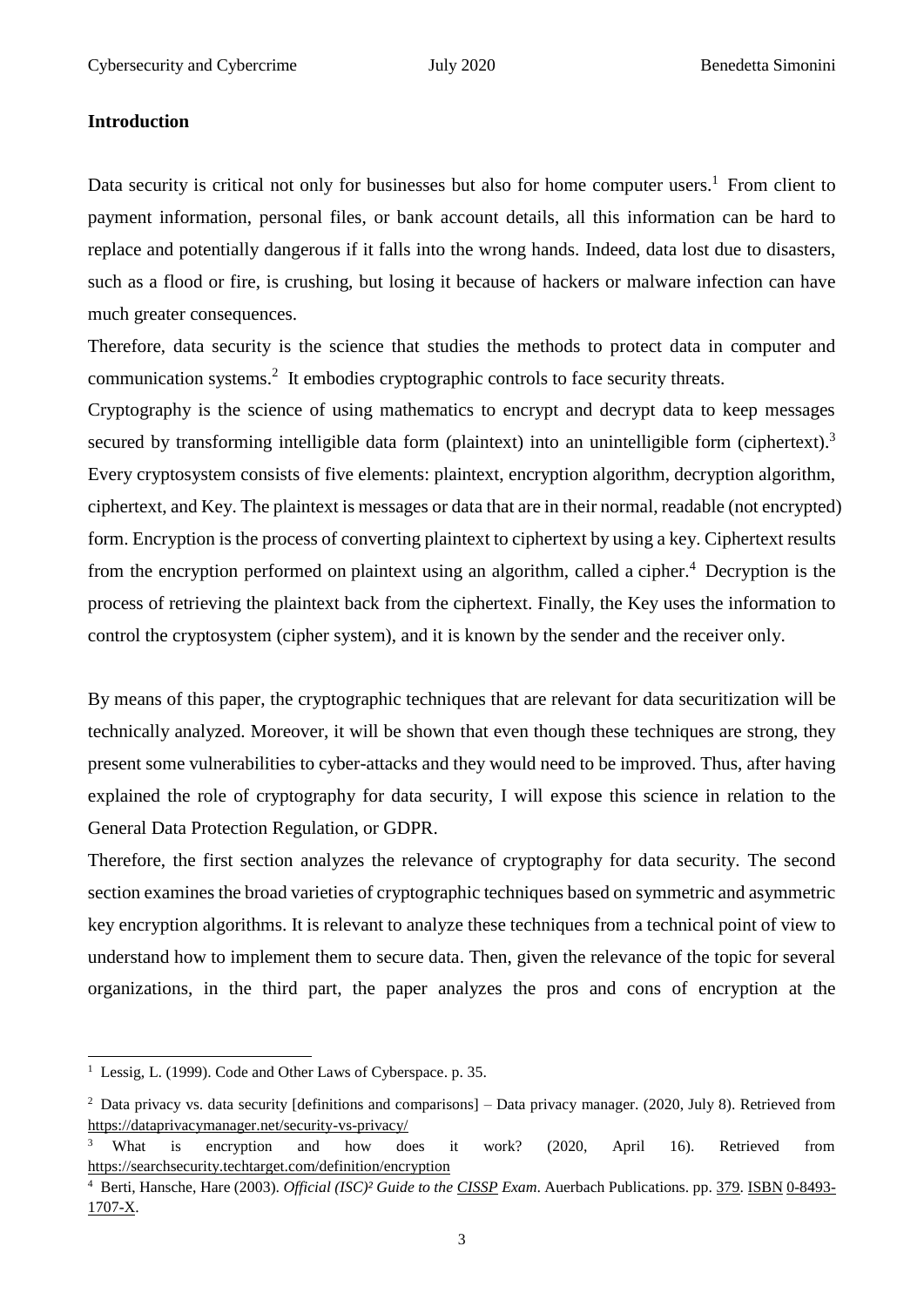organizational level. Finally, the last section focuses on data protection with regard to the GDPR for cryptography.

#### <span id="page-3-0"></span>**1. Cryptography in data security**

#### <span id="page-3-1"></span>1.1 Role in securing data

Lawrence Lessig (1999) wrote, "Encryption technologies are the most important technological breakthrough in the last one thousand years".<sup>5</sup> It might seem a slight exaggeration but it emphasizes the importance of encryption technologies in today's digital world. Indeed, encrypted data play a significant role in the protection of data subjects' privacy.

Cryptography is the science of using mathematics to encrypt and decrypt data.

While cryptography is the science of securing data, cryptanalysis is the science of analyzing and breaking secure communication. Classical cryptography provided secrecy for information sent over channels where eavesdropping and message interception was possible. The sender selected a cipher and an encryption key, and either gave it directly to the receiver or else sent it indirectly over a slow but secure channel - typically a trusted courier. Modern cryptography protects data transmitted over high-speed electronic lines or stored in computer systems. Figure 1 below shows how a classical information channel works.



Figure 1. Classical information channel. Source: Denning, D. E. (1982). *Cryptography and data security*. p.4.

<u>.</u>

<sup>5</sup> Lessig, *supra* note 1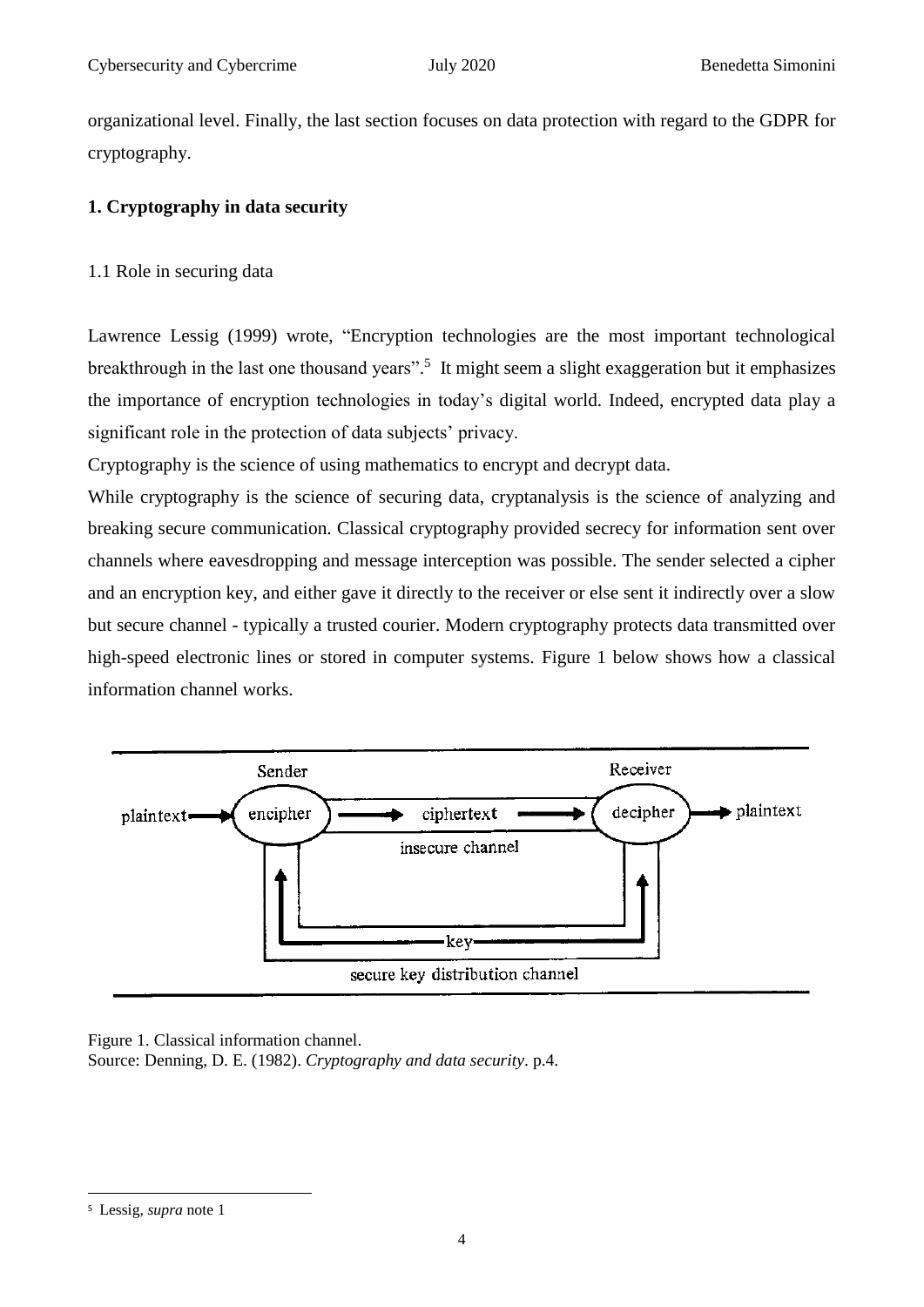There are two principal objectives: secrecy (or privacy), to prevent the unauthorized *disclosure* of data, and authenticity or integrity, to prevent the unauthorized *modification* of data. Within computer systems, the data are vulnerable to several threats (see Fig. 2).

Among the threats to secrecy, it is relevant to include *browsing*, *leakage*, and *inference*.

Browsing refers to searching through main memory or secondary storage for information (e.g., confidential data or proprietary software programs). Browsing poses a more serious threat than eavesdropping in the communication channel and it is possible only if the user has access to the system and unauthorized regions of memory.



Figure 2. Threats to data stored in computer systems. Source: Denning, D. E. (1982), *Cryptography and data security.* p. 5.

Thus, what is the role of cryptography in securing these data? Cryptography can protect against browsing by making the information incomprehensible. It is especially useful for protecting data on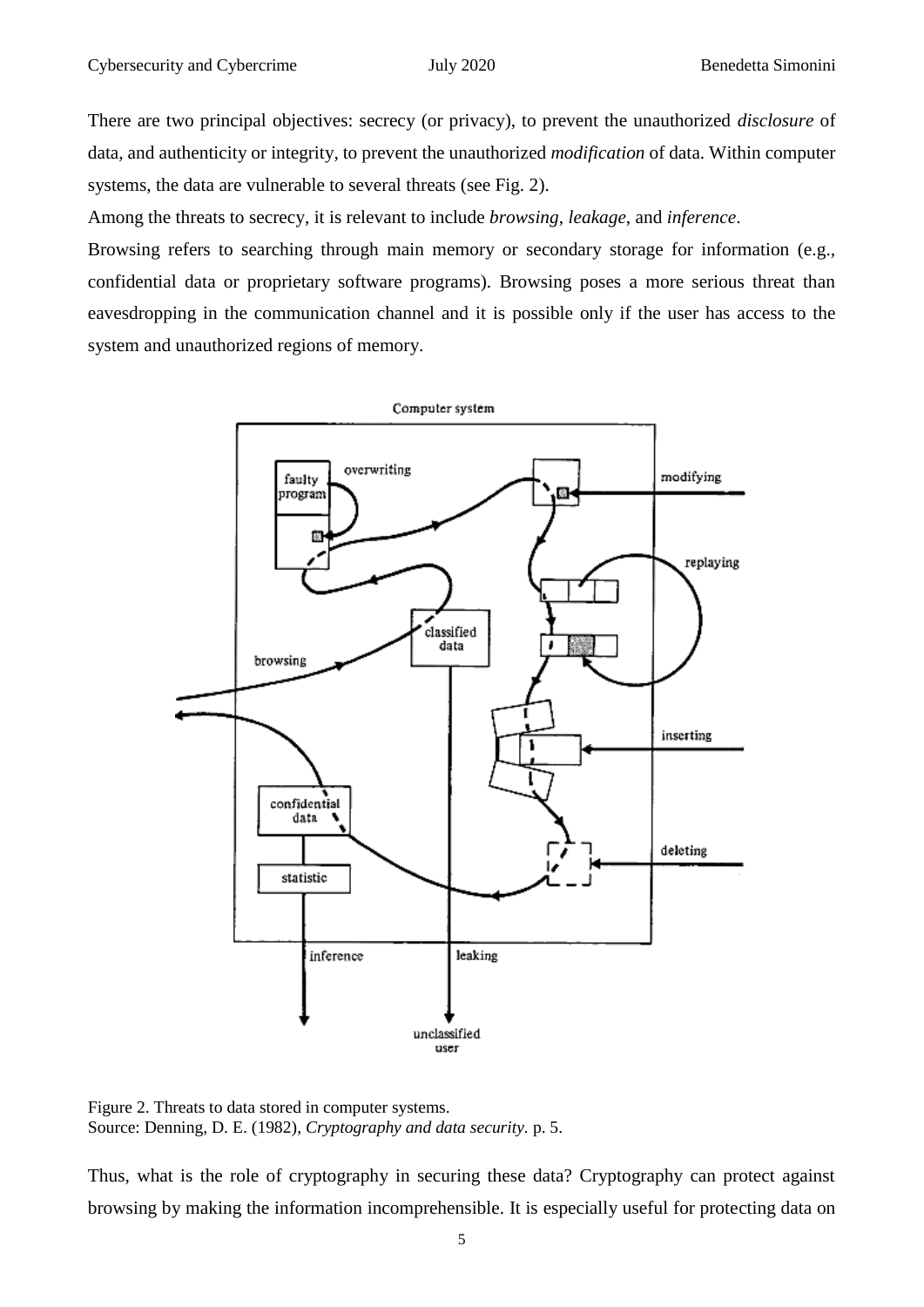tapes and discs that, if stolen, can no longer be protected by the system. However, cryptography cannot protect data from disclosure while it is being processed in the clear. Thus, if the access is not controlled, encrypted data can also be vulnerable to ciphertext searching (e.g., finding employees making identical salaries by searching for records with identical ciphertext salaries). Cryptographic solutions to this problem will be described in the second section.

Leakage is about the transmission of data to unauthorized users by processes with legitimate access to the data.

As Denning (1982, 6) argues, "Inference refers to the deduction of confidential data about a particular individual by correlating released statistics about groups of individuals". For instance, if Paul is the only non-Ph.D. faculty member in a Mathematics department, Paul's salary could be inferred by correlating the average salary of all faculty in the department with the average salary of all Ph.D. faculty in the department. Even though cryptography can protect the data records from browsing, it does not provide a mathematical framework for determining which statistics can be released without disclosing sensitive data. Therefore, in this framework, the main cryptographic goals refer to the main aspect of information security.

#### <span id="page-5-0"></span>1.2 Cryptographic goals

Cryptography can also be defined as the study of mathematical techniques related to aspects of information security such as confidentiality, data integrity, entity authentication, and data origin authentication.

The principal goals of cryptography are the following: (1) confidentiality or privacy, to prevent the unauthorized *disclosure* of data; (2) data integrity, to prevent the unauthorized *modification* of data; (3) authentication; (4) non-repudiation.

- **1. Confidentiality:** Is a term synonymous with secrecy and privacy. There are several approaches to providing confidentiality, ranging from physical protection to mathematical algorithms, which render data unintelligible.
- **2. Data Integrity:** Addresses the unauthorized alteration of data: to ensure data integrity, one must have the ability to detect data manipulation by unauthorized parties. Data manipulation includes such things as insertion, deletion, and substitution.
- **3. Authentication:** Is a service related to the identification. This function applies to both entities and information itself. Two parties entering into a communication should identify each other. The information delivered over a channel should be authenticated as to the origin, date of origin, data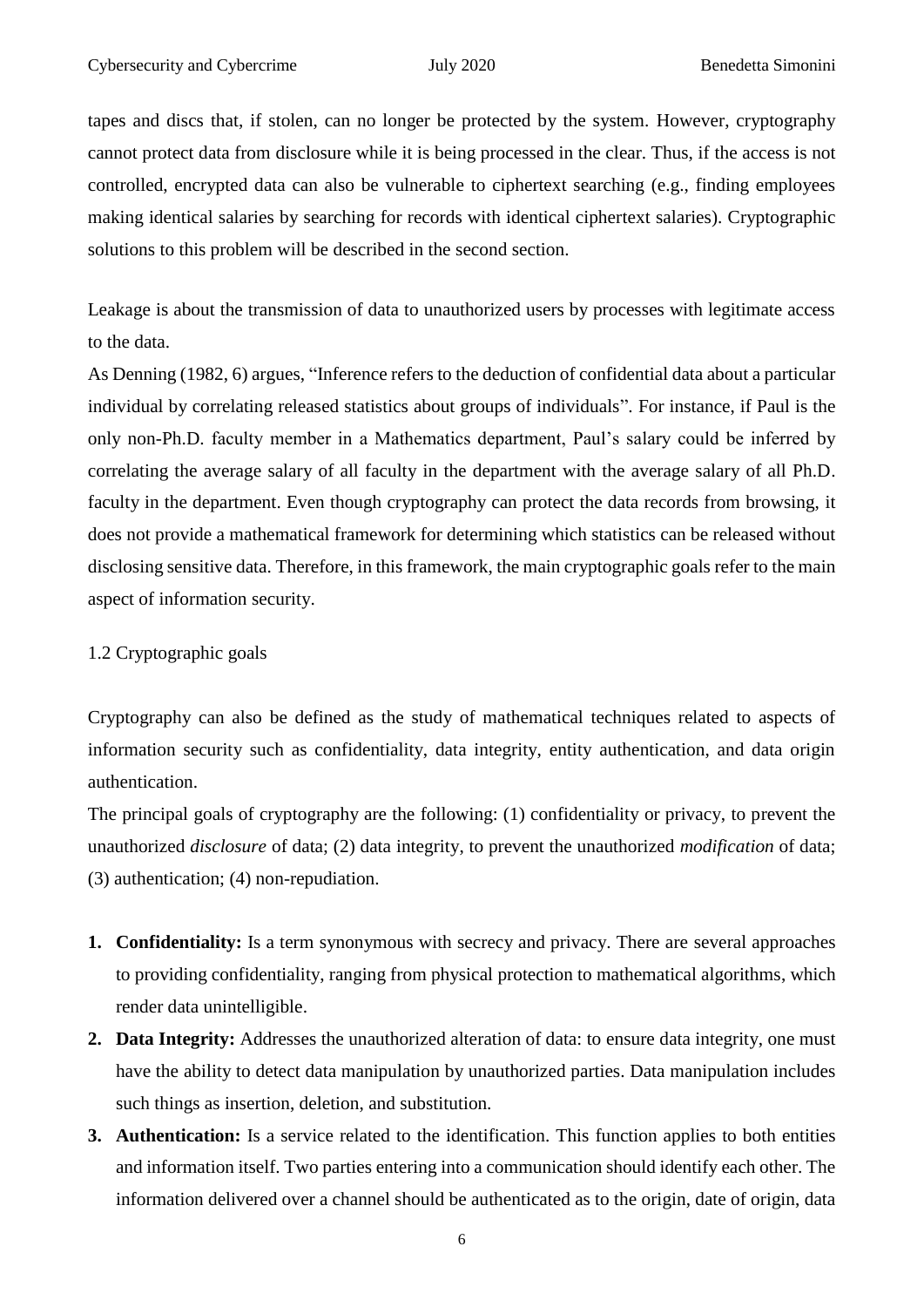content, time sent, etc. For these reasons, this aspect of cryptography is usually subdivided into two major classes: entity authentication and data origin authentication.

**4. Non-repudiation:** Is a service that prevents an entity from denying the validity of previous commitments or actions. Thus, this is widely used in information security and it refers to a service that provides proof of the origin and the integrity of the data. Finally, non-repudiation makes it very difficult to successfully deny who/where a message came from as well as the authenticity and the integrity of that message.

It is fundamental for cryptography to adequately address these areas in theory and practice so that it could be about the prevention and detection of cheating and other malicious activities.

<span id="page-6-0"></span>1.3 Cryptography vulnerabilities and cyber-attacks

Even though the relevance of cryptography for data security is evident, encryption is often a target of cyber-attacks and DDoS attacks. It is argued that encryption-based cyber-attacks have increased by the 90% each year since 2015.<sup>6</sup> Also, according to researchers, 80% of page loads on millions of sites sampled are encrypted.<sup>7</sup> Thus, while encryption has always been reassuring for organizations and consumers, it is also opening up new threat vectors for cybercriminals. What often happens is that organizations use to disrupt basic encryption protocols or bypass them. Therefore, Transport Layer Security (TLS) and Secure Socket Layers (SSL) adoption have become the norm for organizations of all sizes and in all industries due to several driving factors: the EU General Data Protection Regulation (GDPR), Google search results ranking preferences, browser warnings for HTTP (Cleartext) sites, and the growing importance of privacy.

A large percentage of attacks target the TLS/SSL protocol governing client-server authentication and secure communications. Also among service providers, the attacks targeting secure web services, such as HTTPS, rose significantly.<sup>8</sup> The HTTPS traffic can serve as a perfect backdoor for malware or data extraction. The data extraction happens because the attackers might exploit the vulnerability of the connection. Thus, the connection could be the opening malware needs to spread rapidly throughout the weak points of a network.

Concerning protocols, as more companies are adopting better encryption practices, cybercriminals are turning to SSL/TLS vulnerabilities to deliver malicious attacks. The growth in SSL/TLS usage

<sup>7</sup> Defend against encrypted threats. Retrieved from:<https://www.f5.com/labs>

**.** 

<sup>6</sup> Encryption-based cyberattacks are increasing: How to stay safe. (2018). Retrieved from <https://www.arrayasolutions.com/encryption-based-cyber-attacks-are-increasing-how-to-stay-safe/>

<sup>8</sup> NETSCOUT. (2019). Network security infrastructure report. Retrieved from<https://www.netscout.com/report/>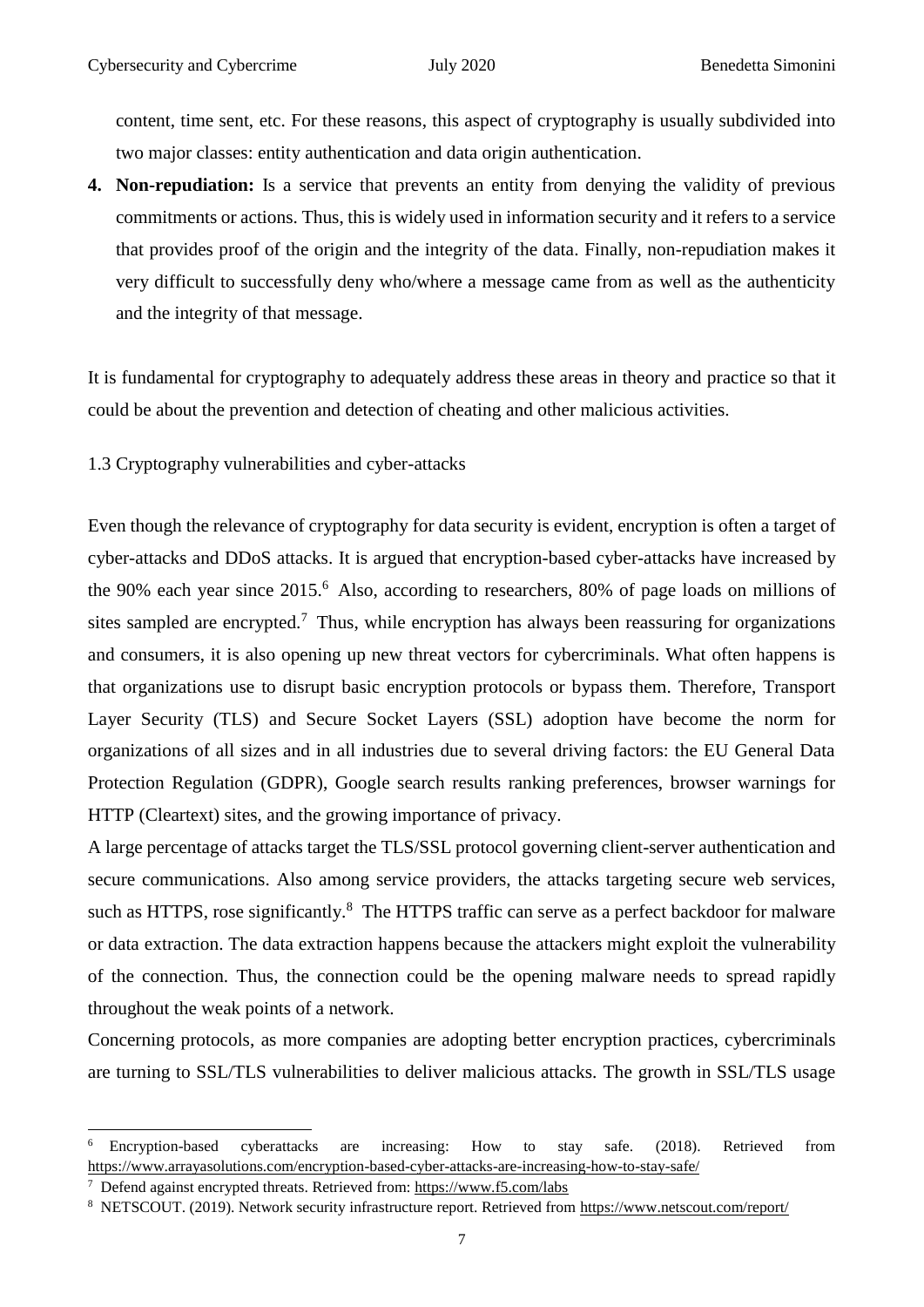includes both legitimate and malicious activities, as criminals rely on valid SSL certificates to distribute their content. Thus, it is central to the security arsenal to be able to encrypt traffic securely and to attest to its authenticity without slowing, compromising, or disrupting legitimate traffic.

#### <span id="page-7-0"></span>**2. Cryptographic techniques**

The cryptographic techniques are divided into two generic types: *symmetric-key* and *asymmetric-key* (or public-key) encryption. Since these two categories can provide all security objectives, they will be examined in this section.

#### <span id="page-7-1"></span>2.1 Symmetric-key encryption

This technique is known also as secret-key encryption; here one key is used both for encryption and for decryption. Symmetric-key systems are faster and simpler but the challenge is that both the sender and the receiver have to try to exchange keys securely. The most popular symmetric-key cryptography systems are Data Encryption System (DES) and Advanced Encryption Standard (AES), these will be explained later in this section.

This section analyzes two classes of symmetric-key encryption schemes commonly distinguished: block ciphers and stream ciphers.





Source: Williams, E. (2020). Cryptography 101: Symmetric encryption.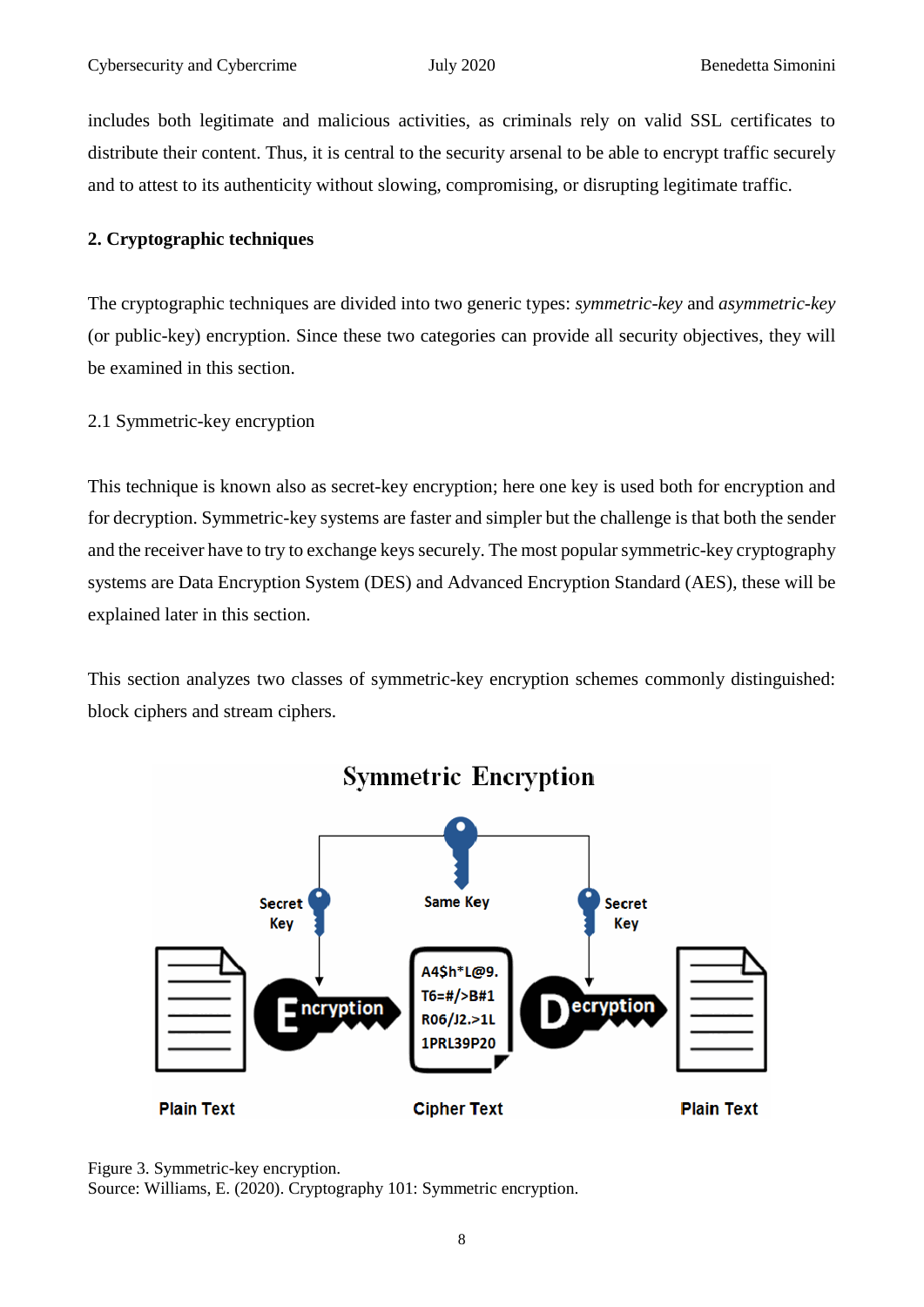#### <span id="page-8-0"></span>2.1.1 Block ciphers

Block cipher is an encryption scheme that takes a block of plaintext and generates a block of ciphertext bits. The choice of the block size does not directly affect the strength of the encryption scheme and it is fixed in a given scheme. The strength of the cipher depends upon the key length. The longer the block size, the more secure the system will be.

Even if any size of a block is acceptable, some aspects need to be taken into account while selecting the size of a block: first, very small block size would need to be avoided, second, it is not effective to have a large block size and a block size should be a multiple of 8 bit. The most relevant and popular block ciphers are:

- 1. DES: It is the quintessential block cipher and it is considered as a 'broken' block cipher, due primarily to its small key size.
- 2. 3DES: It is a variant scheme based on repeated DES applications. It is still a respected block cipher but it is inefficient compared to the new faster block ciphers available. In fact, due to its small block size (64-bit), this was proven ineffective against brute-force attacks.
- 3. AES: It is a relatively new block cipher based on the encryption algorithm Rijndael, which is a family of ciphers with different keys and block sizes.
- 4. IDEA: It is a sufficiently strong block cipher with a block size of 64 and a key size of 128 bits.
- 5. Twofish: This scheme of block cipher uses a block size of 128 bits and a key of variable length.

The three most relevant classes of block ciphers are *substitution*, *transposition* and *product* ciphers.

#### <span id="page-8-1"></span>*2.1.1.1 Substitution ciphers*

Substitution is an easy way to hide a text – it consists of replacing one letter with another letter or perhaps a number or a symbol. This might sound simple but it is relevant and challenging to strategically replace each letter. In fact, it needs to be done in a way that enables both the sender and the receiver to encipher/decipher accurately (accuracy is a key point in securing data). In sum, both sides must know the algorithm for replacing each letter. Practically speaking, encoding or decoding algorithms that involve huge charts is not easily feasible. Thus, the methods should be easy to use and the ciphers should be easily understandable among them.

Another method of substitution is to convert the letters (of whatever alphabet) into numbers. This in turn opens up a host of opportunities for further encipherment, because it is possible to do the math on numbers much more easily than on letters.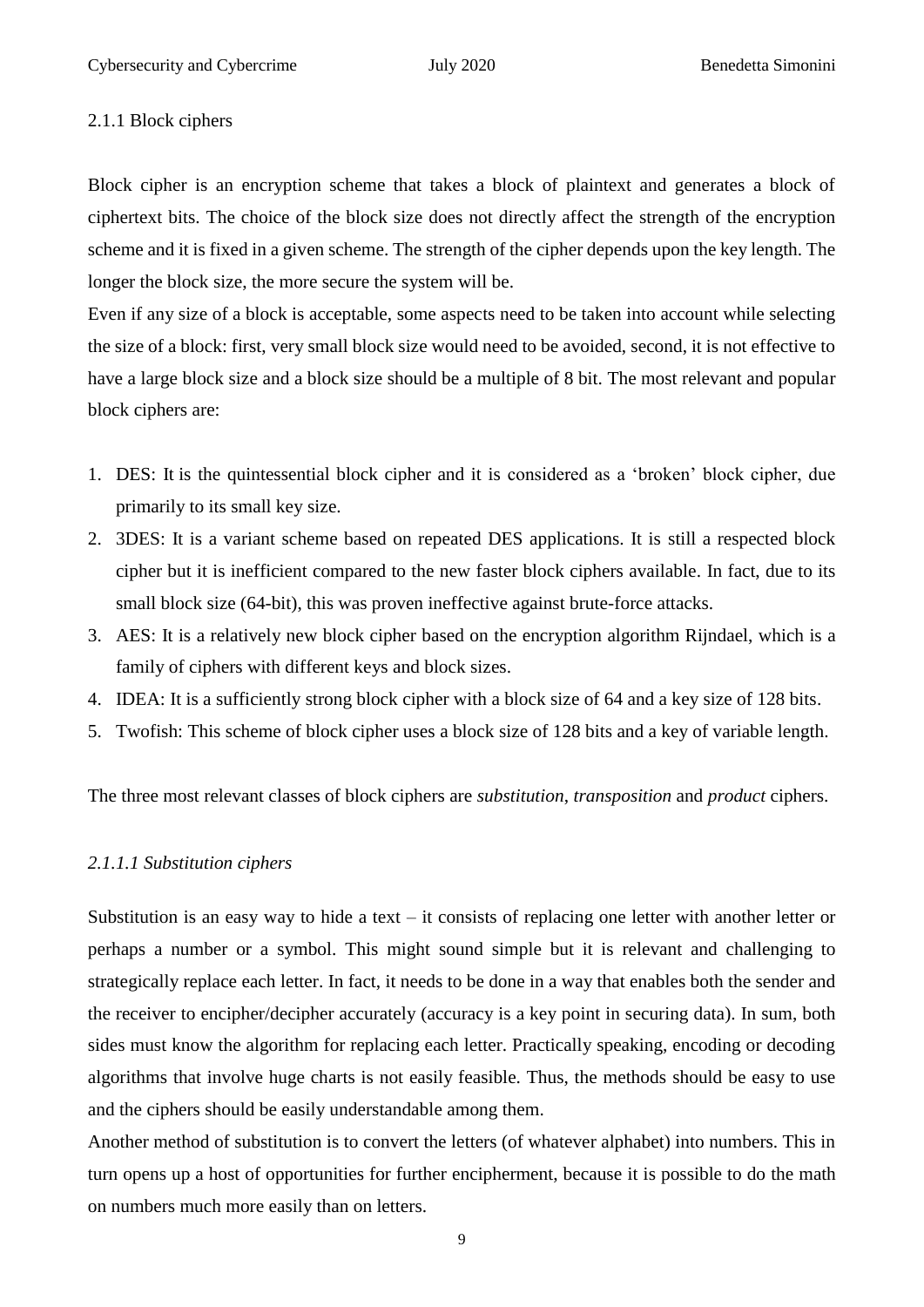These ciphers replace bits, characters, or blocks of characters with substitutes. A simple type of substitution cipher shifts each letter in the English alphabet forward by K positions (shifts past Z cycle back to A); K is the key to the cipher.<sup>9</sup> The cipher is often called a Caesar cipher because Julius Caesar used it with  $K = 3$ , the alphabet is shifted three spaces and each letter of the plaintext is replaced by the new letter. Caesar cipher is a very simple mono-alphabetic substitution (see Fig. 4) and from the figure below, it is possible to derive an explanatory example.

| Plaintext a b c d e f g h i j k 1 m  |  |  |  |  |  |  |  |
|--------------------------------------|--|--|--|--|--|--|--|
| Ciphertext D E F G H I J K L M N O P |  |  |  |  |  |  |  |
| Plaintext no pqrstuvwxyz             |  |  |  |  |  |  |  |
| Ciphertext Q R S T U V W X Y Z A B C |  |  |  |  |  |  |  |

Figure 4. Caesar Cipher.

Therefore, the following illustrates Caesar's method: IMPATIENT WAITER  $\downarrow$ LPSDWLHQW ZDLWHU

#### <span id="page-9-0"></span>*2.1.1.2 Transposition ciphers*

Transposition ciphers rearrange characters according to some schemes. In this case, there is a change in the place of the plaintext letter in the message. The scramble-grams that many newspapers carry are simple examples of transposition ciphers. For example, {help} might become {eplh}. The letters are all the same, just their position change. In that case, enciphering the plaintext is straightforward but rather the challenge is enciphering the message in such a way that allies can be able to decipher it and enemies cannot. Thus, the transposition cipher depends on an algorithm – which the sender and recipient must agree on beforehand.

This rearrangement was classically done with the aid of some types of geometric figures.

<sup>1</sup> <sup>9</sup> Denning, D. E. (1982). *Cryptography and data security*. Addison Wesley Publishing Company.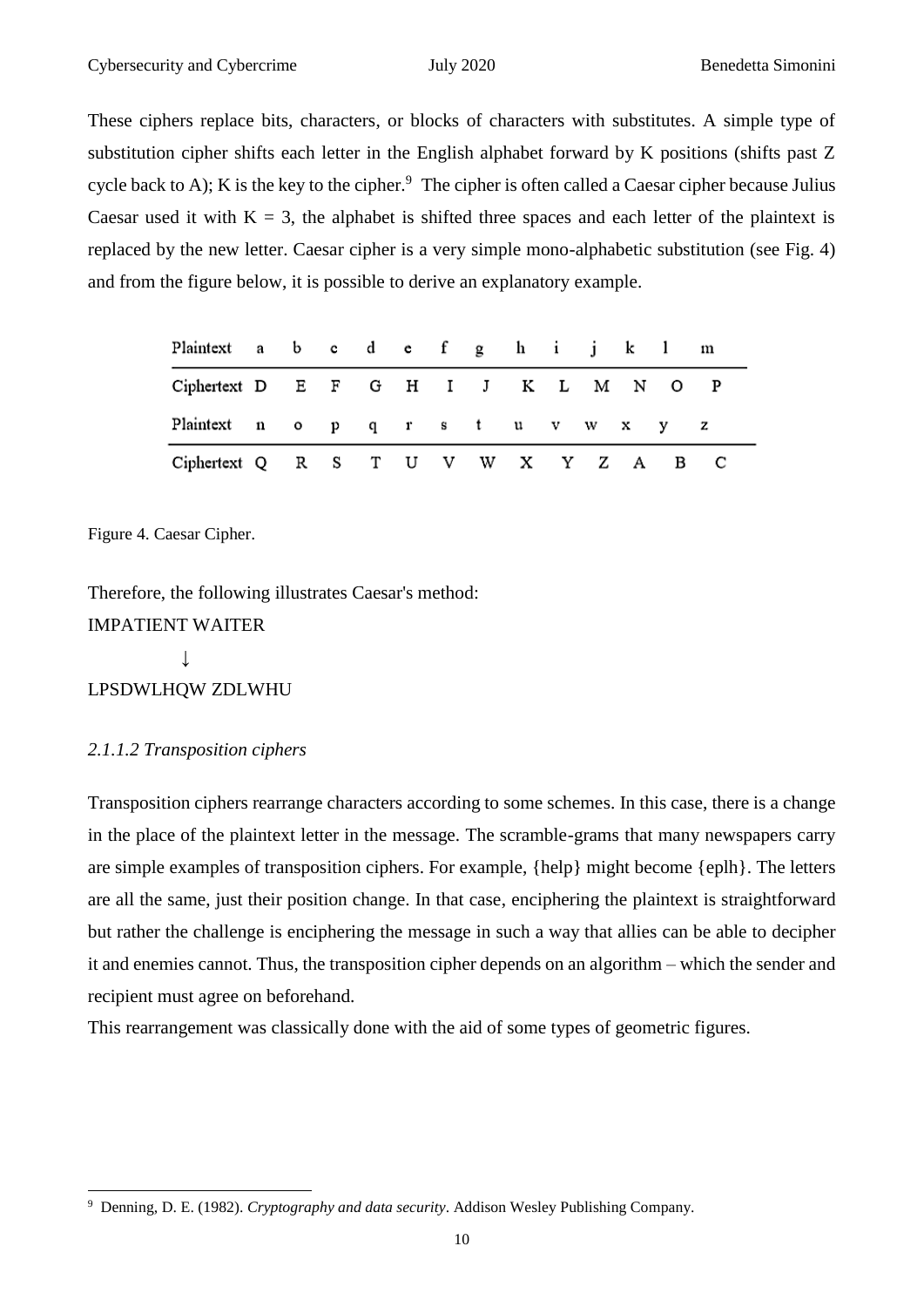First, the plaintext was written into the figure according to some "write-in" path. Second, the cipher text was taken off the figure according to some "take-off" path.<sup>10</sup> The key contained the figure together with the write-in and take-off paths.

Thus, encipherment proceeded in two steps as shown in the following figure:

| $plaintext \longrightarrow figure \longrightarrow ciphertext$ |              |  |
|---------------------------------------------------------------|--------------|--|
| write $-\text{in}$                                            | $take - off$ |  |

Figure 5. Transposition ciphers.

#### <span id="page-10-0"></span>*2.1.1.3 Product ciphers*

Simple substitution and transposition ciphers individually do not provide a very high level of data security. However, by combining these transformations it is possible to obtain strong ciphers more secure than the individual components. The basic idea of a product cipher is to build a complex encryption function by composing several simple operations that offer complementary, but individually insufficient, protection. Basic operations include transpositions, translations, and linear transformations, arithmetic operations, modular multiplication, and simple substitutions.

#### *Data Encryption Standard (DES)*

DES is the quintessential block cipher. Even though it is now quite old and a bit out on the way, no discussion of block ciphers can omit mention of this construction. DES is a remarkably wellengineered algorithm that has had a powerful influence on cryptography. Despite it has been replaced by the Advanced Encryption Standard (AES), it is still used.

DES encrypts data in 64-bit blocks with a 56-bit key. Therefore, it encrypts data 64 bits at a time. The key can be any 56-bit number and it can be changed at any time. A handful of numbers are considered weak keys, but they can easily be avoided. All security rests within the key.

A 64-bit block of plaintext goes in one end of the algorithm and a 64-bit block of ciphertext comes out the other end. DES is a symmetric algorithm: the same algorithm and key are used for both encryption and decryption (except for minor differences in the key schedule). At the simplest level,

<sup>1</sup> <sup>10</sup> Ibid.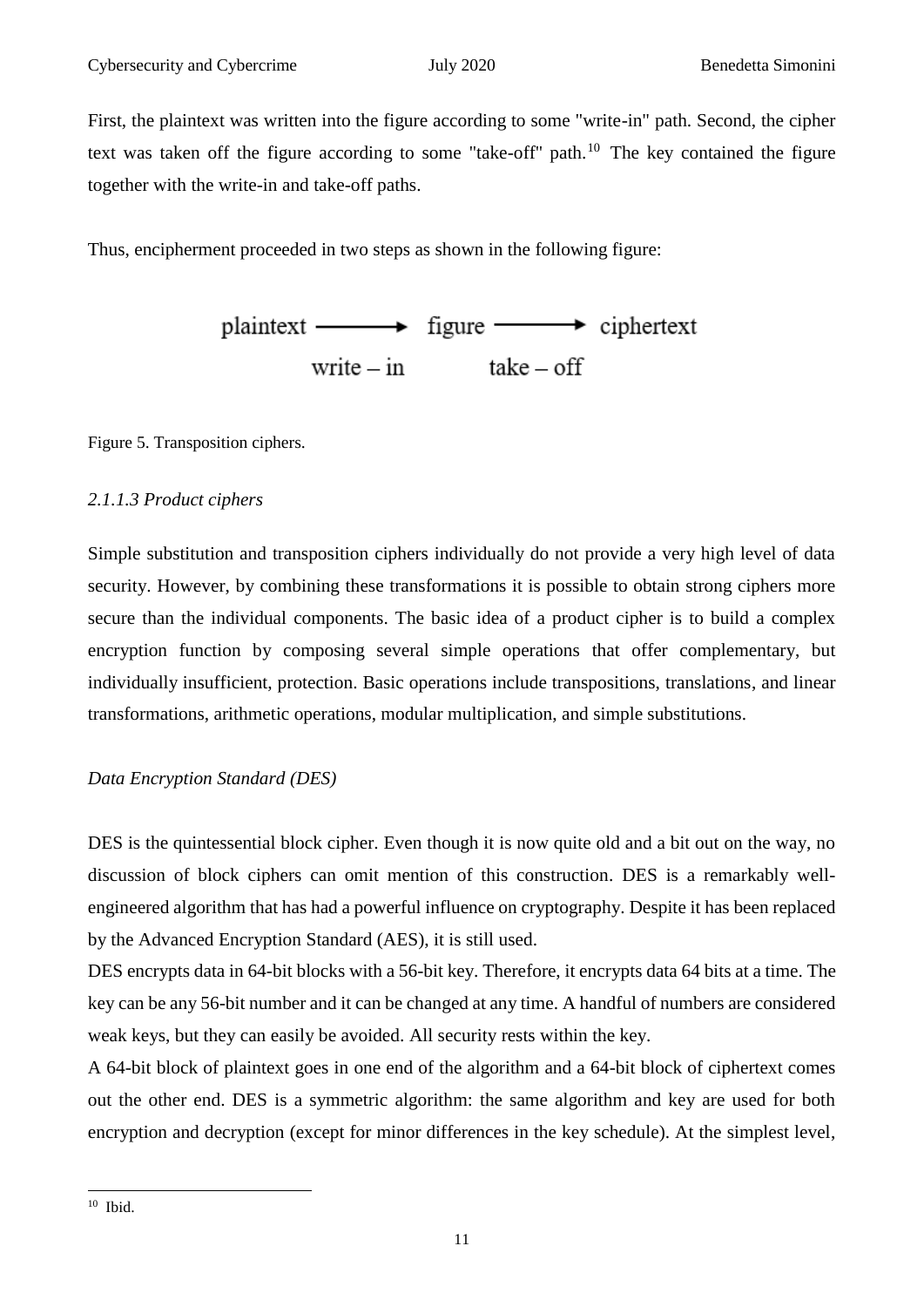the algorithm was nothing more than a combination of two basic techniques of encryption: confusion and diffusion. The building block of DES is a single combination of these techniques on the text and it is based on the key. This is known as a round, and DES has 16 rounds, so it applies the same combination of techniques on the plaintext block 16 times.

#### *Advanced Encryption Standard (AES)*

Even though the DES presents several strong technicalities for data security purposes, this has been replaced by Advanced Encryption Standard, or AES, in 2002. The main problem was mostly linked to the relatively short key length of DES. Given the advancement in computing power, a key space of 2<sup>56</sup> keys was just too small. Hence, AES is based on a *substitution-permutation network* and it is a sub-set of Rijndael. The algorithm may be used with three different types of keys with lengths - or block sizes - of 128, 192, and 256 bits, making it potentially stronger than the 56-bit key of DES. Therefore, these different "flavors" may be referred to as "AES-128", "AES-192", and "AES-256". AES with a 256-bit key size has a potential 115 quattuorvigintillion possible keys or 115 with 78 digits following it.<sup>11</sup> Thus, there is no known practical attack that could brute-force an AES-256 key. Therefore, national authorities and governments suggest regularly assessing whether the encryption method remains appropriate. Rather than develop a custom algorithm it is thus recommendable to use a trusted and verified algorithm to provide higher security to malicious attacks.

#### <span id="page-11-0"></span>2.1.2 Stream ciphers

1

Stream ciphers (Vernam, LFSRs, RC4, GSM A5, OFB, and others) form an important class of symmetric-key encryption schemes. They are very simple block ciphers having a block length equal to one. They are useful because the encryption transformation can change for each symbol of plaintext being encrypted. Thus, when in some situations the transmission errors are highly probable, stream ciphers are advantageous because they have no error propagation. In addition, they can be used when the data have to be processed one symbol at a time (e.g., if the equipment has no memory or buffering of data is limited)

The encryption algorithm in this case is composed of three steps:

1. Assign a number to each character of the plain text and the key according to alphabetical order.

<sup>&</sup>lt;sup>11</sup> How should we implement encryption? (2020). Retrieved from [https://ico.org.uk/for-organisations/guide-to-data](https://ico.org.uk/for-organisations/guide-to-data-protection/guide-to-the-general-data-protection-regulation-gdpr/encryption/how-should-we-implement-encryption/)[protection/guide-to-the-general-data-protection-regulation-gdpr/encryption/how-should-we-implement-encryption/](https://ico.org.uk/for-organisations/guide-to-data-protection/guide-to-the-general-data-protection-regulation-gdpr/encryption/how-should-we-implement-encryption/)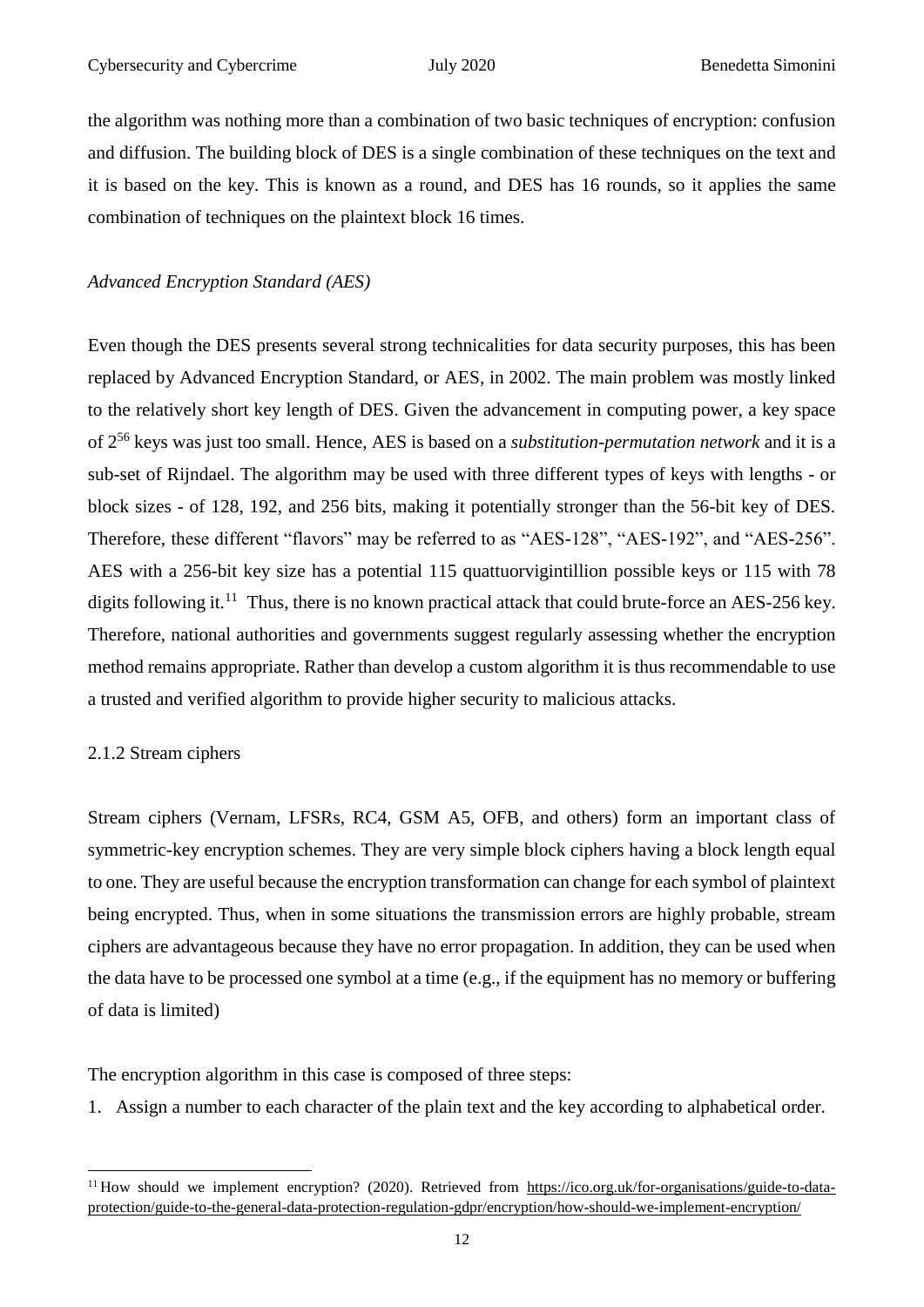- 2. Add both the numbers (it means the corresponding plain-text character number and key character number).
- 3. Subtract the number from 26 if the added number is greater than 26. If this does not happen, it is necessary to leave it.

Because the algorithm behind symmetric encryption is less complex and executes faster, this is the preferred technique when transmitting data in bulk.

#### <span id="page-12-0"></span>2.2 Public-key encryption

Public-key encryption is an asymmetric cryptography scheme that uses a pair of keys for encryption: a public key, that encrypts data, and a private key for decryption.

Thus, under this system, a pair of keys is used to encrypt and decrypt information. The public key is used for encryption and the private one is used for decryption. This technique is used mostly for *endto-end encryption*. Therefore, in an *asymmetric* encryption scenario, the private key needs to be kept secret. The risk that a third party could obtain the key consequently arises e.g. if the secret key is stored at a cloud provider which also holds the public key or by *man-in-the-middle attacks.*

Public and private keys are different. Even if the public key is known by everyone, only the intended receiver can decode it because he alone knows the private key. The primary benefit of public-key encryption is that it allows those who have no pre-existing security arrangement to exchange messages and data securely.

Thus, the data encrypted by a public key is decrypted by the corresponding private key: the encrypted data is called ciphertext also here. Figure 6 below does not represent all the steps of the asymmetric encryption/decryption process but it allows us to understand the general logic of the process.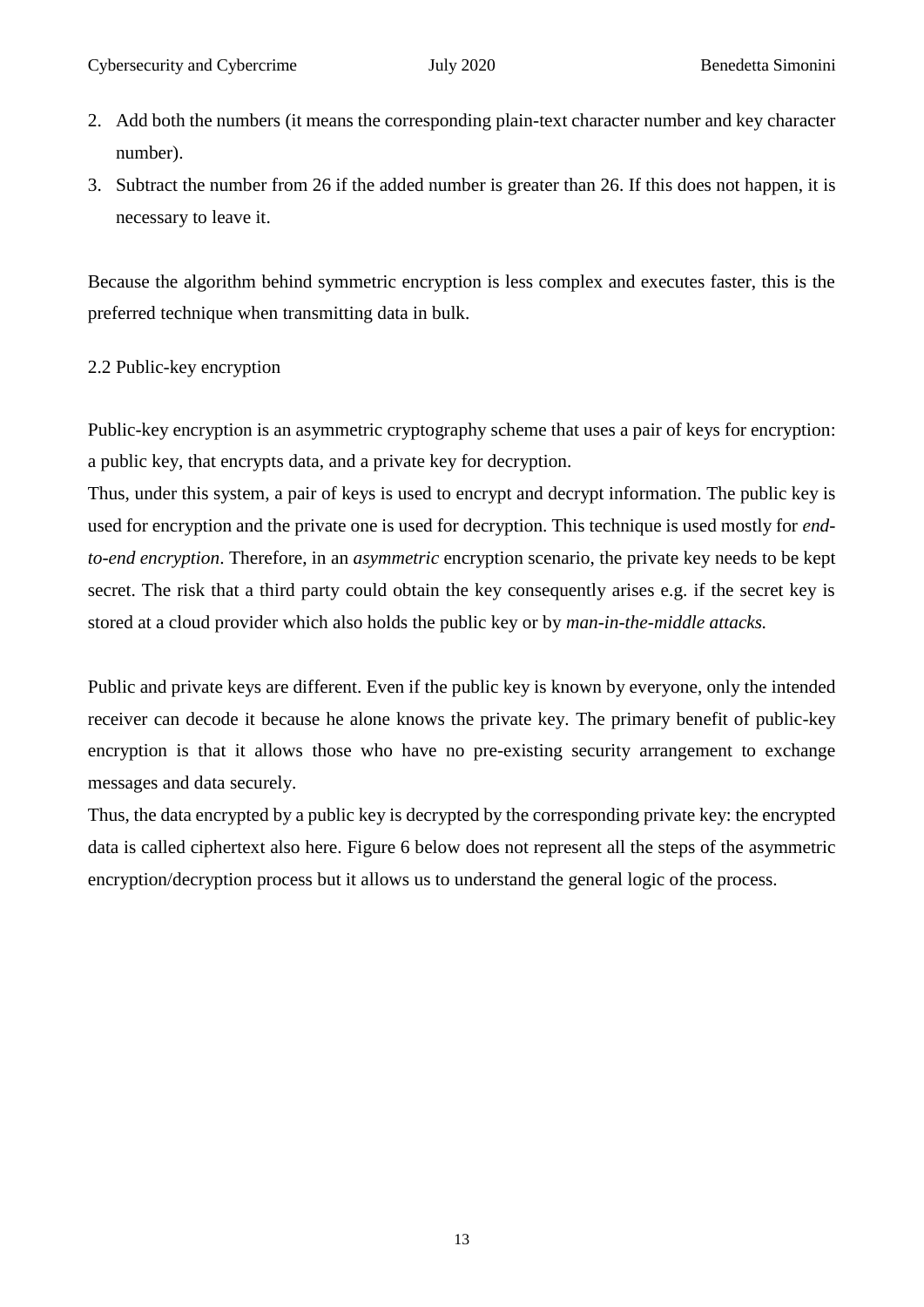

### **Asymmetric Encryption**

Figure 6. Asymmetric-key encryption. Source: Williams, E. (2020). Cryptography 101: Symmetric encryption.

Public-key encryption schemes are typically substantially slower than symmetric-key encryption algorithms such as DES. In fact, most of the public-key encryption is used for the transport of keys subsequently used for bulk data encryption by a symmetric algorithm and other applications including data integrity and authentication.

Public-key encryption's main objective is to provide confidentiality or privacy; moreover, it may also provide authentication guarantees in entity authentication and authenticated key establishment protocols. Typically, public-key cryptosystems can encrypt messages of limited length only and are slower than symmetric ciphers. To encrypt longer messages usually a public-key encryption scheme is used and this combines symmetric and asymmetric encryption like this:

- For the encryption, a random symmetric key 'sk' is generated, the message is symmetrically encrypted by 'sk', then 'sk' is asymmetrically encrypted using the recipient's public key.
- For the decryption, first the 'sk' key is asymmetrically decrypted using the recipient's private key, then the ciphertext is decrypted symmetrically using 'sk'.

The most relevant public-key cryptosystems are ElGamal (named for its inventor, Taher ElGamal), RSA (Rivest–Shamir–Adleman), and Elliptic Curve Cryptography (ECC), which is based on the algebraic structure of elliptic curves over finite fields. Here below, ElGamal and RSA will be analyzed.

ElGamal cryptosystem is based on the Discrete Logarithm Problem. ElGamal is more efficient for decryption and, for the same level of security, very short keys are required. However, it is not very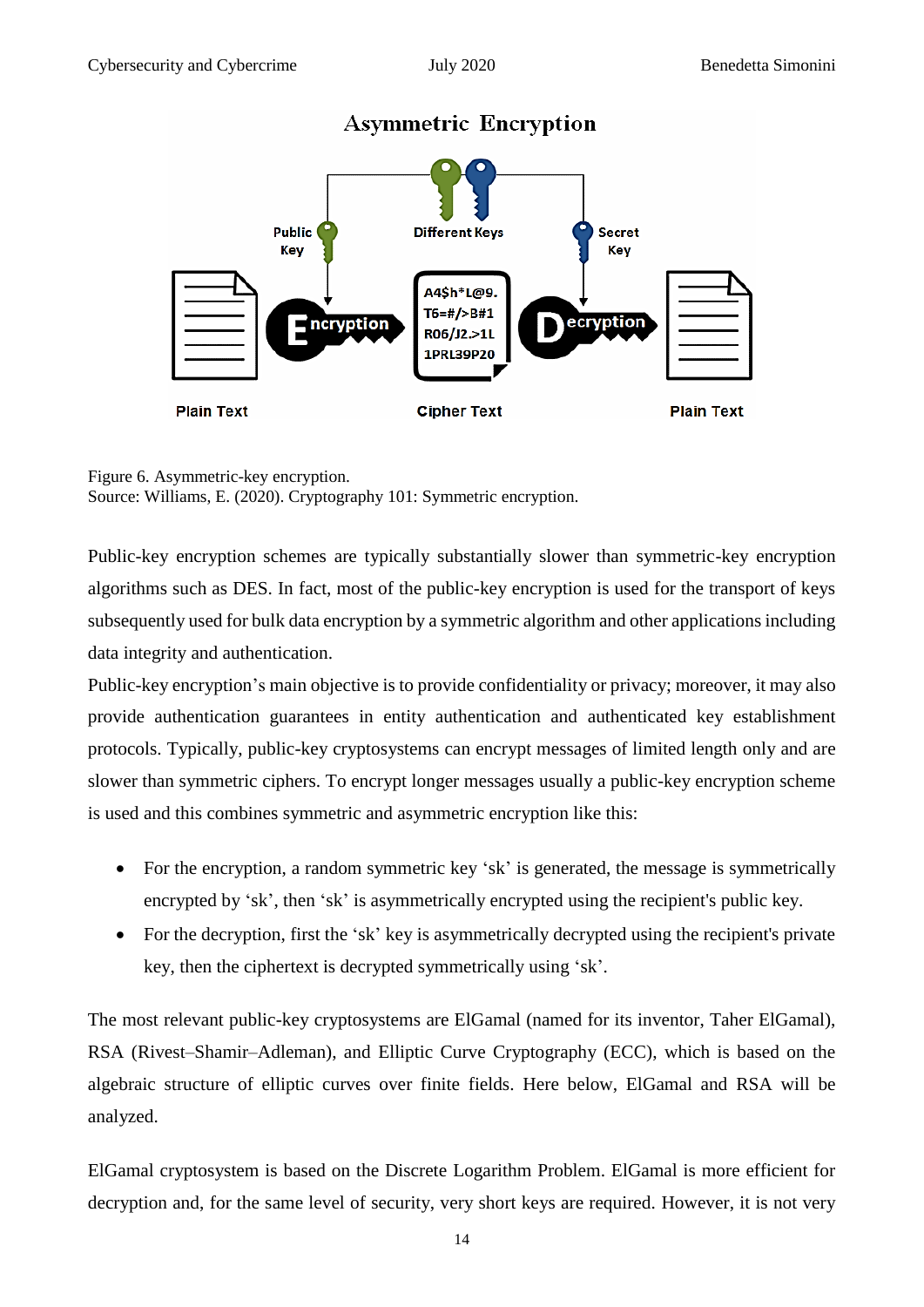popular in the market. The ElGamal encryption consists of three components: the key generator, the encryption, and the decryption algorithm. Through these three steps, its security depends upon the difficulty of a certain problem related to computing [discrete logarithms.](https://en.wikipedia.org/wiki/Discrete_logarithm) The security of the ElGamal scheme depends on the properties of the underlying group as well as any padding scheme used on the transmitting data.

When the key pair is distributed it is not necessary to distribute the private key because this could allow someone to break encryption tunnels, or pretend to be the entity who has had their private key stolen. The Lenovo hack of a few years ago is a representative example of this: the key pair was distributed with the software and someone cracked the password on it just in few minutes. In fact, after this, anyone could crack the tunneled communication to Google. But, what is actually on a key? To understand this, it is relevant to examine the RSA key.

RSA algorithm (named for its inventors, Ron Rivest, Adi Shamir, and Leonard Adleman) is one of the first public-key systems and it is used for securing data transmission. It has a potential maximum key size of 4096-bits. RSA is an asymmetric encryption algorithm that uses two keys, one to encrypt and the other to decrypt. Thus an RSA key pair, namely public key and private key, is generated as the base for the communication and the exchange of data.

RSA public-key cryptosystem is based on the math of modular exponentiations, together with the computational difficulty of the [integer factorization problem.](https://en.wikipedia.org/wiki/RSA_problem) In practical terms, there is a modulus N which is the multiplication of two prime numbers: P and Q. Then, a value of  $(E)$  is selected, and the encryption key (the public-key) is (E,N). After this, a decryption key (D) is determined, and the private key becomes (D,N).

For several years, key sizes of 102-bits were commonplace. However, in 2007 the National Institute of Standards and Technology recommended increasing minimum key size due to advances in computing power. The minimum recommended was 2048-bits up to the year 2030, and 3072-bits after 2030.

The security of RSA depends on the strengths and the length of the key size. The RSA cryptosystem is the most popular public-key cryptosystem strength, which is based on the practical difficulty of factoring the very large numbers.

A typical application is in authenticating a sender, where the sender's private key is used to encrypt a message, and then is decrypted by the receiver with the sender's public key. However, it is also typically used for encrypting disks and files.

15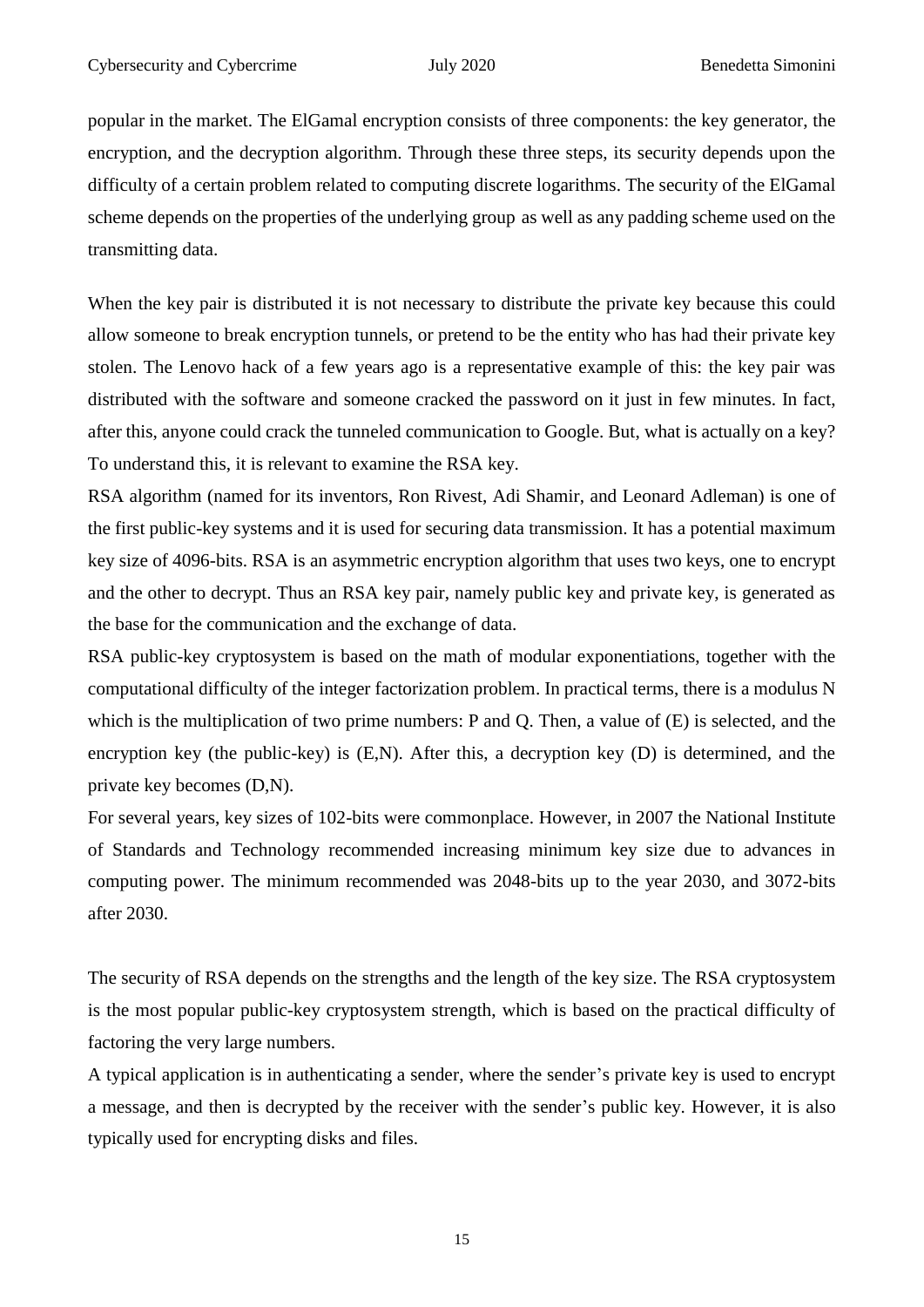These are the main steps:

- 1. Encryption Function: It is considered as a one-way function of converting plaintext into ciphertext and it can be reversed only with the knowledge of a private key.
- 2. Key Generation: The difficulty of determining a private key from an RSA public key is equivalent to factoring in the modulus n. An attacker thus cannot use knowledge of an RSA public key to determine an RSA private key unless he can factor n. It is a one-way function where going from  $p \& q$  values to modulus n is easy but the reverse is not possible.

The RSA scheme is more efficient for encryption and less efficient for decryption. In fact, for a particular security level, lengthy keys are required in RSA. RSA, in comparison to ElGamal, is widely accepted and used for security purposes.

To ensure security with the RSA algorithm some certificate providers should therefore increase the key size of their certificates to take account of the recommendation.

However, over time, vulnerabilities may be discovered in encryption algorithms that can eventually make them insecure. Thus, it is necessary to regularly assess whether the personal encryption method remains appropriate. In addition, it is relevant to ensure that the key size is sufficiently large to prevent brute force or other methods of attack over the lifetime of the data.

Finally, it is important to ensure that symmetric and asymmetric keys explained above remain secret because the key provides the ability to decrypt data.

#### <span id="page-15-0"></span>**3. Pros and cons of encryption**

Since data can be compromised in many ways, the technical measures explained above, combined with also physical security and well-educated staff are key strategies to be implemented against cyberattacks. Thus, to build a solid structure within an organization, it would be necessary to implement clearly defined policies into the infrastructure and effectively present them to the technical staff.

Even though it seems common sense to use data encryption in businesses and other entities for security, many organizations are opposed to encrypting data because of some of the obstacles involved with doing so. It emerges that cryptography has its pros and cons and organizations must look at all of the considerations to make an informed decision about encryption. Thus, now I will expose the critical as well as the positive points of encryption. Moreover, I examine how encryption is becoming a double-edged sword useful but not wholly sufficient for data protection.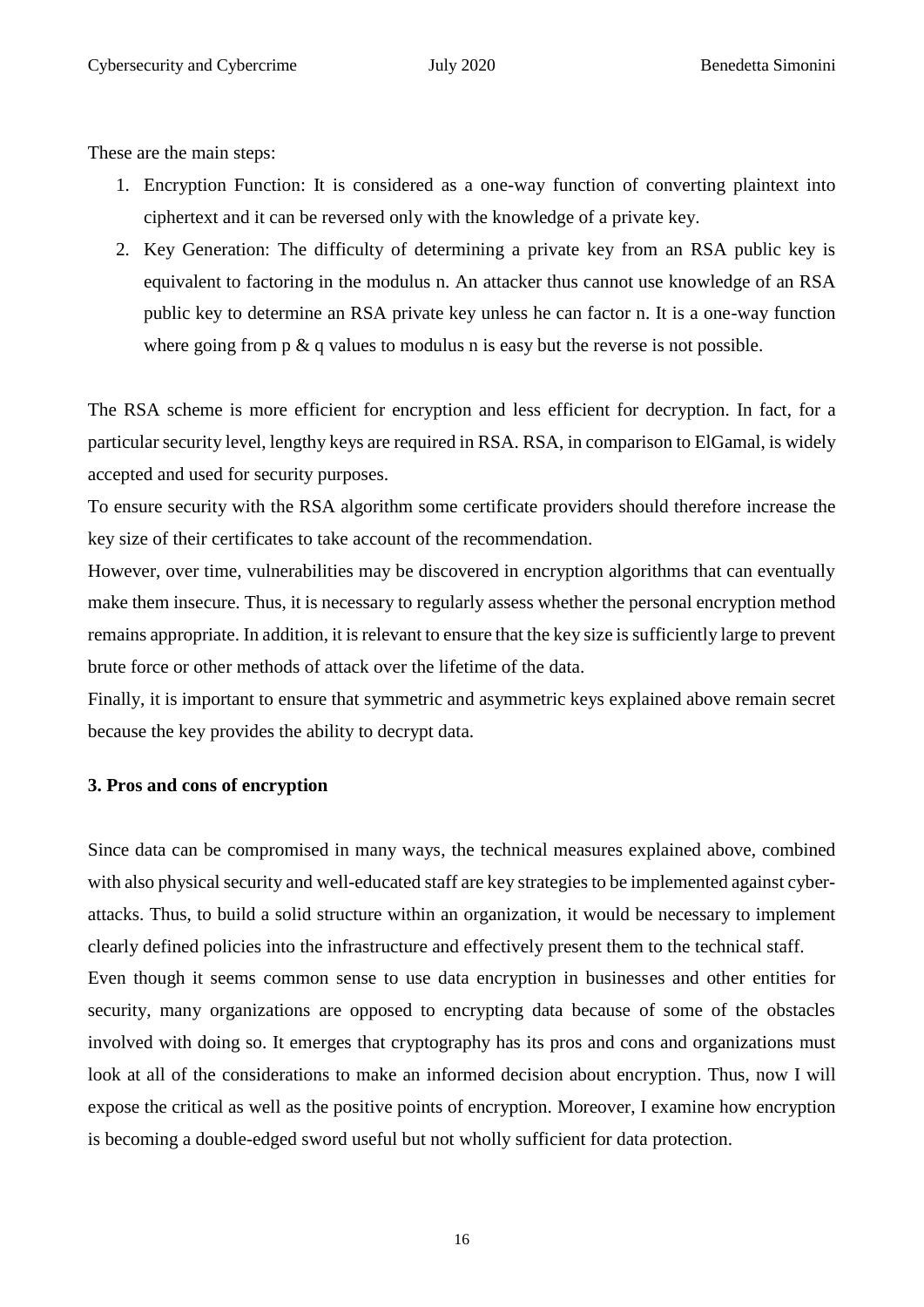#### <span id="page-16-0"></span>3.1 Pros of data encryption

- Separation: Data encryption allows the data to remain separated from the device security where it is stored. Security is included with the encryption that allows administrators to store and transmit data via unsecured means.
- No data breaches: Data encryption avoids the potential complications that accompany data breaches, which provide ensured protection of intellectual property and other similar types of data.
- Encryption is on the data: Because the encryption is on the data itself, the data is secure regardless of how it is transmitted. An exception to the rule can be transmission tools, such as email because sometimes a typical email account does not provide the necessary security.
- Encryption Equals Confidentiality: Several organizations are required to meet specific confidentiality requirements and other associated regulations. Encrypting data means that it can only be read by the recipient who has the key to opening such data.

#### <span id="page-16-1"></span>3.2 Cons of data encryption

- Encryption Keys: Undoubtedly, data encryption is a monumental task for an IT specialist. The more data encryption keys there are the more difficult IT administrative tasks for maintaining all of the keys can be. If the key is lost to the encryption, thus the data associated with it are lost.
- Expense: Data encryption can prove to be quite costly because the systems that maintain data encryption must have the capacity and the necessary upgrades to perform such tasks. Without capable systems, the reduction of systems operations can be significantly compromised.
- Unrealistic Requirements: If an organization does not understand some of the restraints imposed by data encryption technology, it is easy to set unrealistic standards and requirements that could jeopardize data encryption security.
- Compatibility: Data encryption technology can be tricky when you are layering it with existing programs and applications. Thus, this can negatively affect routine operations within the system.

Finally, in cryptography - widely used to hide the content of a secret message - a known message passes through the network and government departments know most of the algorithms. Also, on the one side, some of the stronger algorithms among those exposed in the previous section are currently resistant to brute-force attacks. On the other side, large expensive computing power is required for cracking, and ultimately as the technology increases, the strength reduces.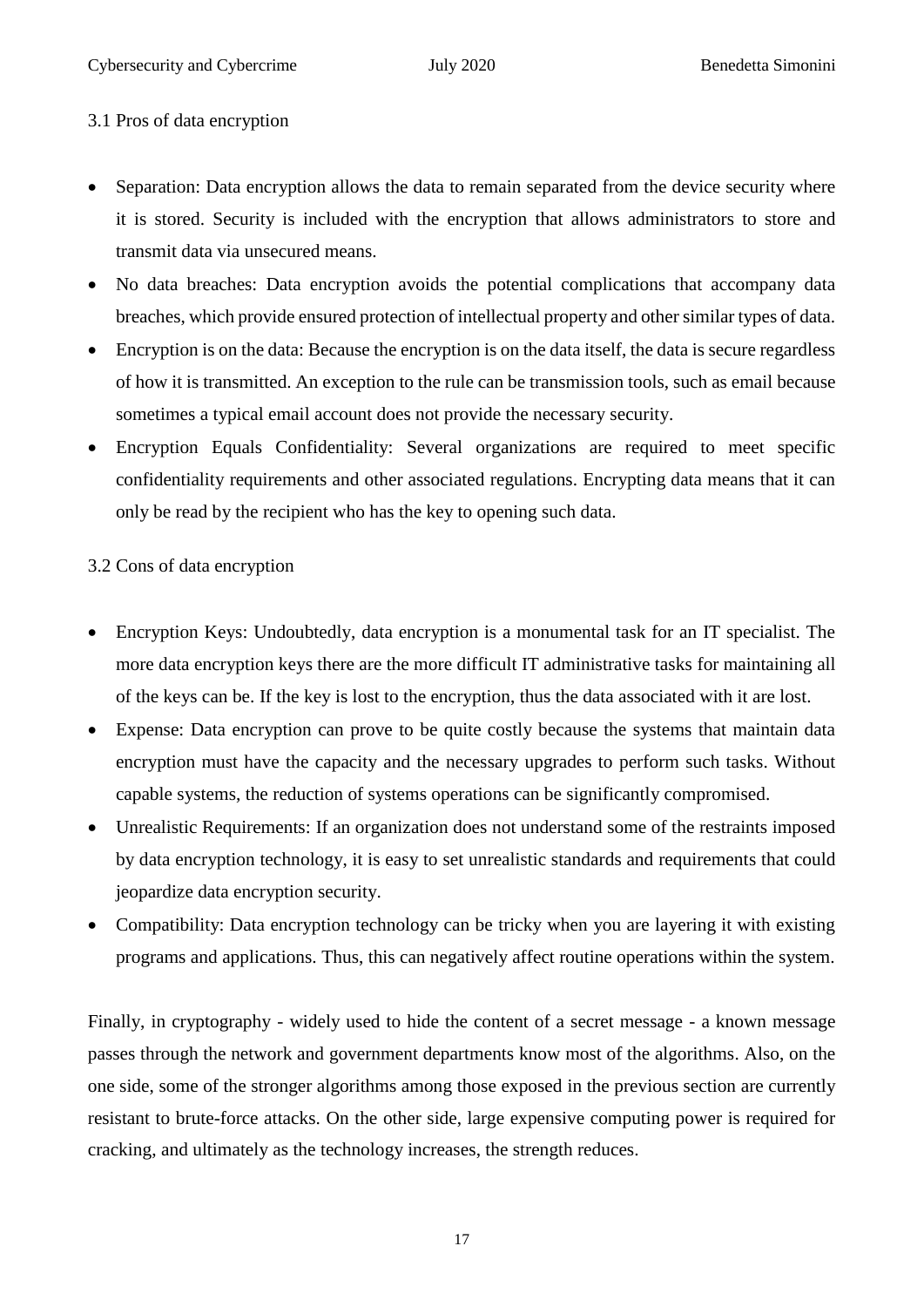#### <span id="page-17-0"></span>**4. Data protection and GDPR**

Data protection involves measures for protecting individuals during the processing of their data. Data protection and privacy laws forbid the dissemination of this information and, in a privacy context we are not talking about protection *of* data, but protection *from* data. Concerning this, it is worth noting that the German Constitutional Court has coined the phrase "right to informational selfdetermination".<sup>12</sup> This prevents the enterprises and government agencies from simply doing whatever they want with the data of private citizens. In addition, this legislation guarantees the fundamental right of individuals to determine whether and how their data should be used or released.

Therefore, after years of intensive negotiations, the GDPR has come into force on May  $25<sup>th</sup>$ , 2018. Due to its legal form of a Regulation, the GDPR will be binding in its entirety and it is directly applicable in all Member States of the European Union.

The GDPR requires the implementation of appropriate technical and organizational measures to ensure a secure personal data process. The final version of the GDPR does not provide a further definition of encrypted data but mentions encryption in several provisions as a compliance requirement.<sup>13</sup> Recognizing the relevance of encryption for securing data, Article 32 of the GDPR regards encryption as an appropriate technical and organizational measure that ensures the security of processing, depending on the nature of the risks.<sup>14</sup> It emerges that this does not deal with the applicability of the GDPR, but rather with the protection of personal data. It derives that encryption solutions are widely available and they could be deployed at a relatively low cost.<sup>15</sup>

The encryption mechanisms exposed above play a critical role in keeping online criminals away from personal data. Therefore, in this last section, I will explain the GDPR's scope in encryption, its effects on security measures, and then the impact of different encryption techniques upon the GDPR's Material Scope.

**.** 

<sup>&</sup>lt;sup>12</sup> Hornung, G., & Schnabel, C. (2009). Data protection in Germany I: The population census decision and the right to informational self-determination. *Computer Law & Security Review*, *25*(1), 84-88. doi:10.1016/j.clsr.2008.11.002

<sup>13</sup> Home. (2020). Retrieved from https://ico.org.uk/ <https://ico.org.uk/>

<sup>&</sup>lt;sup>14</sup> Vollmer, N. (2020). Article 32 EU General Data Protection Regulation (EU-GDPR). Privacy/Privazy according to plan. Retrieved from https://www.privacy-regulation.eu/en/article-32-security-of-processing-GDPR.htm

<sup>15</sup> Encryption. (2020). Retrieved from https://ico.org.uk/for-organisations/guide-to-data-protection/guide-to-the-generaldata-protection-regulation-gdpr/security/encryption/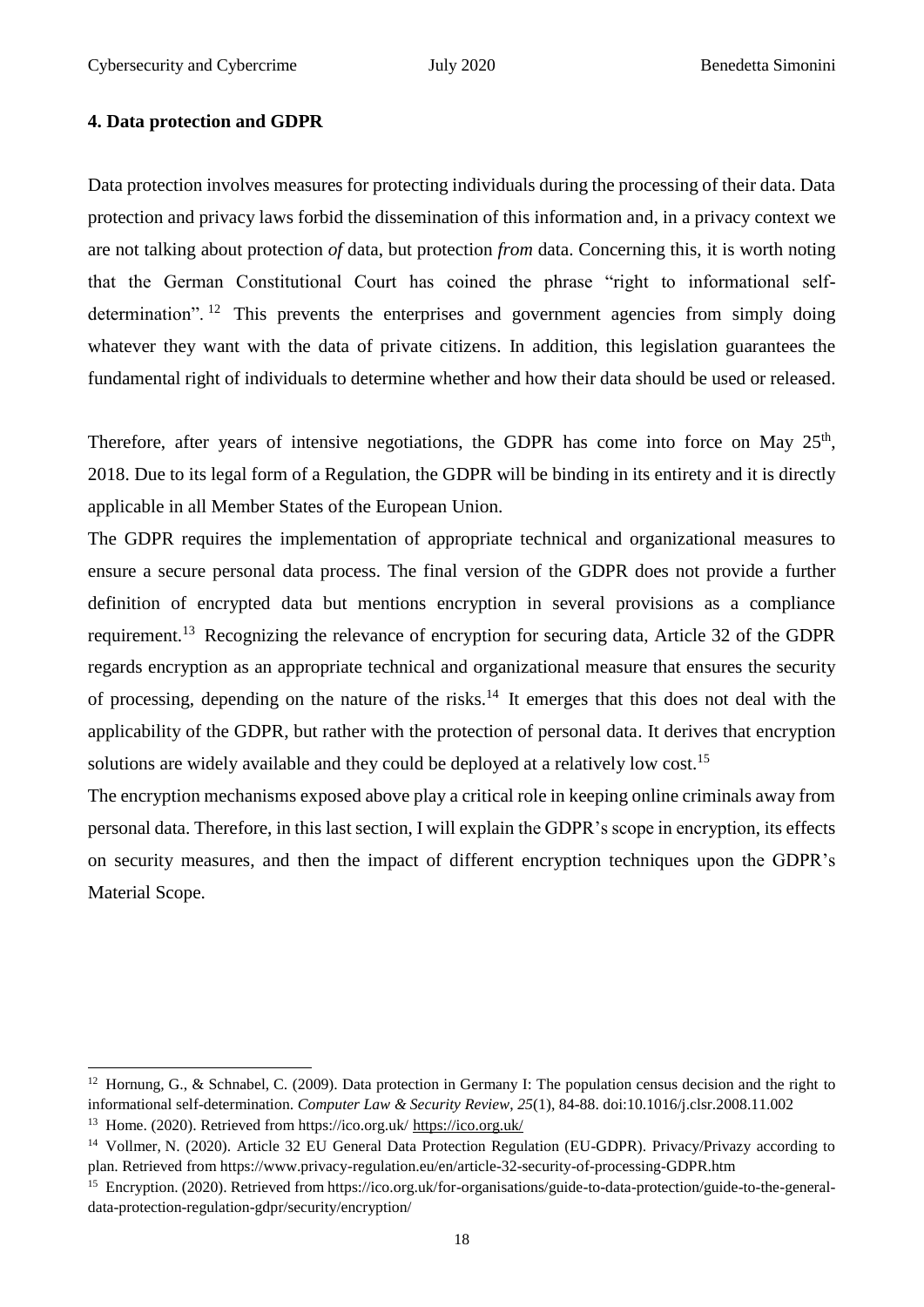#### <span id="page-18-0"></span>4.1 GDPR's scope in encryption

The material scope of GDPR is personal data. This means that the GDPR applies when "personal data" is processed and depending on how personal data is defined, the effect of a valid encryption of this data might be different. The GDPR follows a "black/white approach", therefore the data can be either personal or not. This means that if the data has a personal reference, all data protection rules apply and if not, it is outside the GDPR's scope.<sup>16</sup>

However, whether or not encryption is the right measure to put in place depends on personal circumstances - the sort of processing someone is undertaking, the risks that might be posed to individuals' rights and freedoms, and the state of the art of technology available to someone to protect its own data. Concerning this, recital 83 of the UK GDPR affirms:

"In order to maintain security and to prevent processing in infringement of this Regulation, the controller or processor should evaluate the risks inherent in the processing and implement measures to mitigate those risks, such as encryption. Those measures should ensure an appropriate level of security, including confidentiality, taking into account the state of the art and the costs of the implementation in relation to the risks and the nature of the personal data to be protected."<sup>17</sup>

Therefore, in order to keep data secured - meaning protecting them from losses, theft, or unauthorized access – encryption should be properly used. However, if encryption has not been used to protect data, there is a possibility that regulatory action might be pursued.

Thus, the GDPR's broad territorial scope leads towards a new awareness of data controllers (also established outside the EU) regarding their processing of personal data. Therefore, technologies that minimize the use of personal data – especially encryption – and which avoid the application of the GDPR become even more important.

<span id="page-18-1"></span>4.2 Impact of different encryption techniques upon the GDPR's Material Scope

As shown in section 2, in the symmetric *cryptography* scenario, the encryption is performed by a secret-key, which both parties have access to. Hence, it is possible to derive that safe key management is a necessary condition to avoid the applicability of the GDPR. However, this can hardly be achieved when only using *symmetric cryptography*, because any holder of the key can easily re-identify the data subjects through decryption of the dataset.

Therefore, safe transportation might be achieved when encrypting the *symmetric* key with an *asymmetric* encryption technique, or hybrid cryptosystem. Thus, decryption in this scenario, when

**.** 

<sup>16</sup> Forgo, N. (2015), International Data Privacy Law, p. 54 (59)

<sup>17</sup> EUR-Lex - 32016R0679 - EN - EUR-Lex. Retrieved from https://eur-lex.europa.eu/eli/reg/2016/679/oj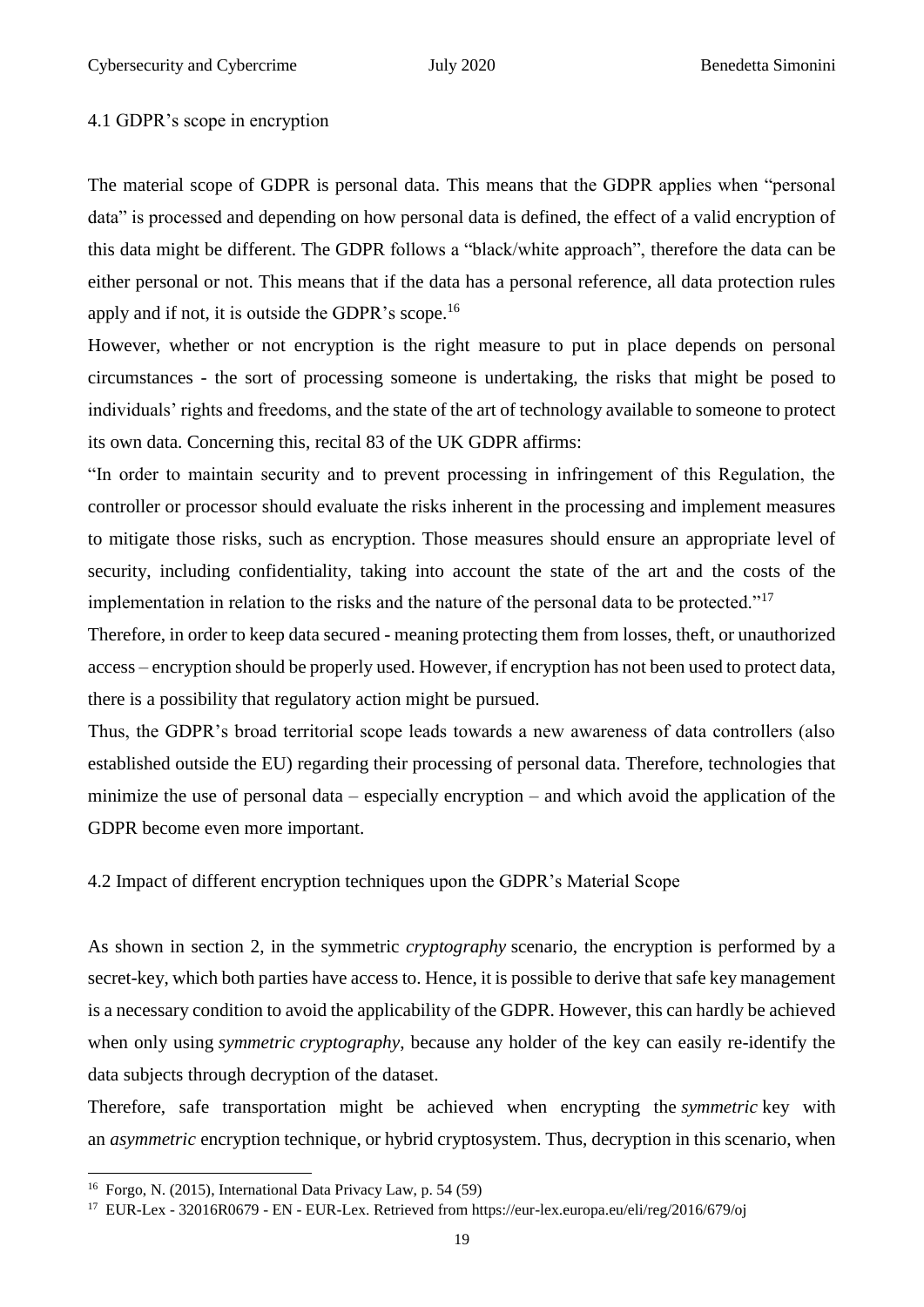not asymmetrically encrypting the key, will be reasonably likely in most of the cases, and the data protection law would thus be applicable for the controller or processor of the symmetrically encrypted database.

Instead, in asymmetric cryptography, where two keys are used, the encryption key can be made public and there is no need to agree on a common secret by the parties in advance, as the recipient only knows the second secret-key. Thus, if the secret-key is held safely by the recipient, a third party, e.g. a cloud provider which stores or transports the encrypted data, does not have access to the private key and will not be able to decrypt the data - with reasonable efforts - and therefore does not fall under the scope of the GDPR. However, the controller always needs to monitor the technological development regarding the key used and possible innovative technological ways of decryption. Therefore, since *asymmetric* encryption has a significantly lower performance than *symmetric* encryption, in practice *hybrid* encryption is mostly used.

#### <span id="page-19-0"></span>**Conclusions**

By means of my paper, I explained in depth the cryptographic techniques central to provide data security throughout the network. It is possible to conclude that these techniques are a good way of securing data as well as they are focal points to provide data protection in a system. However, I showed that the different types of cryptographic algorithms have to be implemented carefully and therefore it is important to choose the right algorithm, the right key size, and the right software within an organization. Also, it is highly relevant to keep the key secure in order to prevent brute force or other types of attacks.

Even though these techniques are mathematically strong to cyber-attacks, this is not enough. It is ultimately relevant to distinguish between symmetric and asymmetric key encryption to understand which of the two may provide stronger security. I have shown that symmetric encryption is an old technique, while asymmetric is the newer one, but it takes longer to execute this latter because it uses different types of keys for the encryption and the decryption processes. Therefore, on the one side, symmetric encryption is used when transmitting data in bulk, on the other side the asymmetric is more secure because of the use of different types of keys. Even though they have both pros and cons, asymmetric encryption definitely seems to be a better choice from a security perspective.

Finally, I explained that encryption serves as a technical and organizational measure to ensure the security of the processing in several parts of the Regulation. Concerning data protection and GDPR, I aimed to show that encrypting personal data can lead to the non-applicability of the GDPR and might thus be an important privacy preserving technology for controllers. The GDPR applies to personal data, and on the one side, this is a positive aspect for the European citizens, which are more

20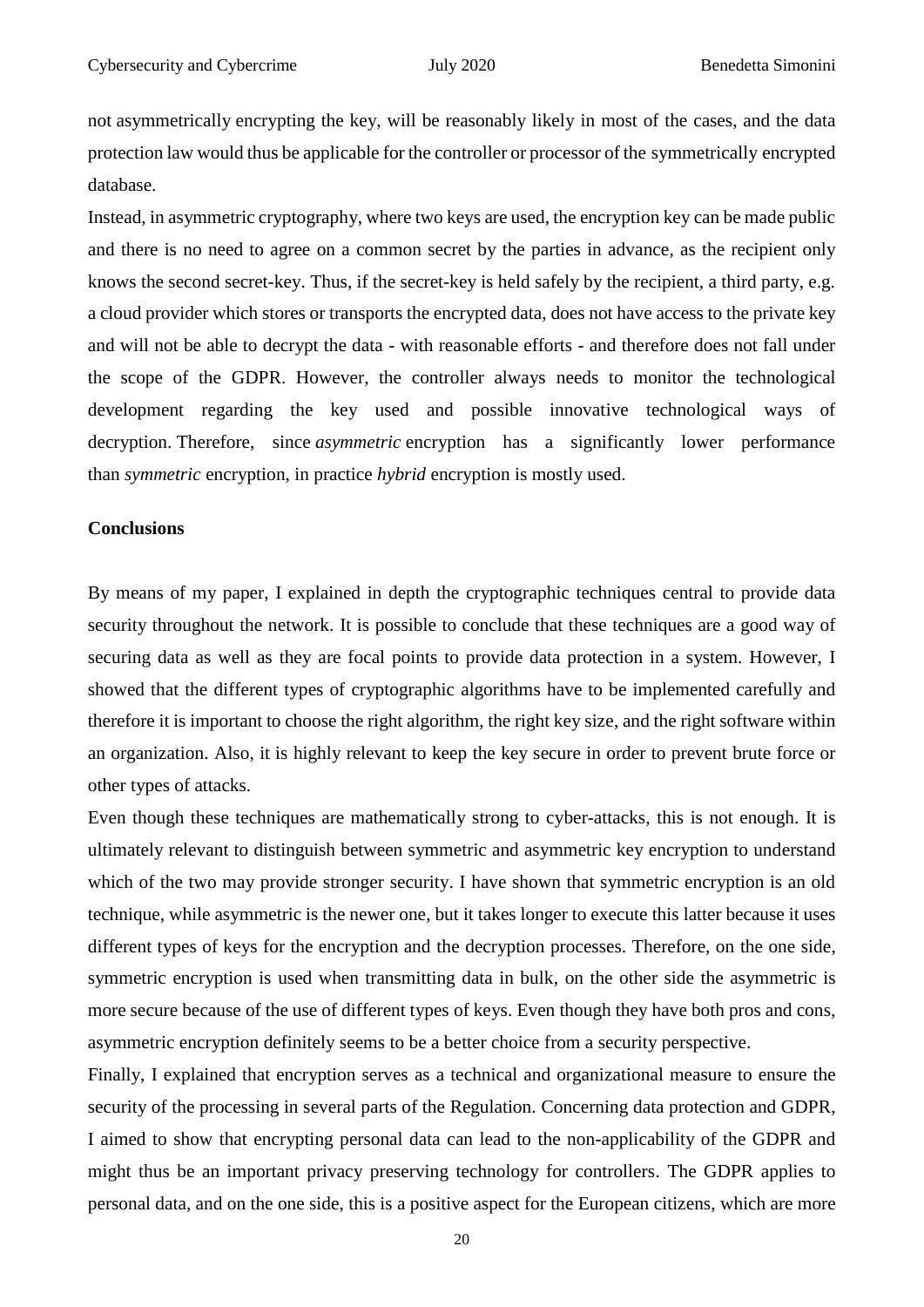protected. On the other side, this is negative for organizations outside the EU, which will have to comply with a new and strict set of rules. Thus, there is still legal uncertainty regarding the applicability of the GDPR for encrypted data.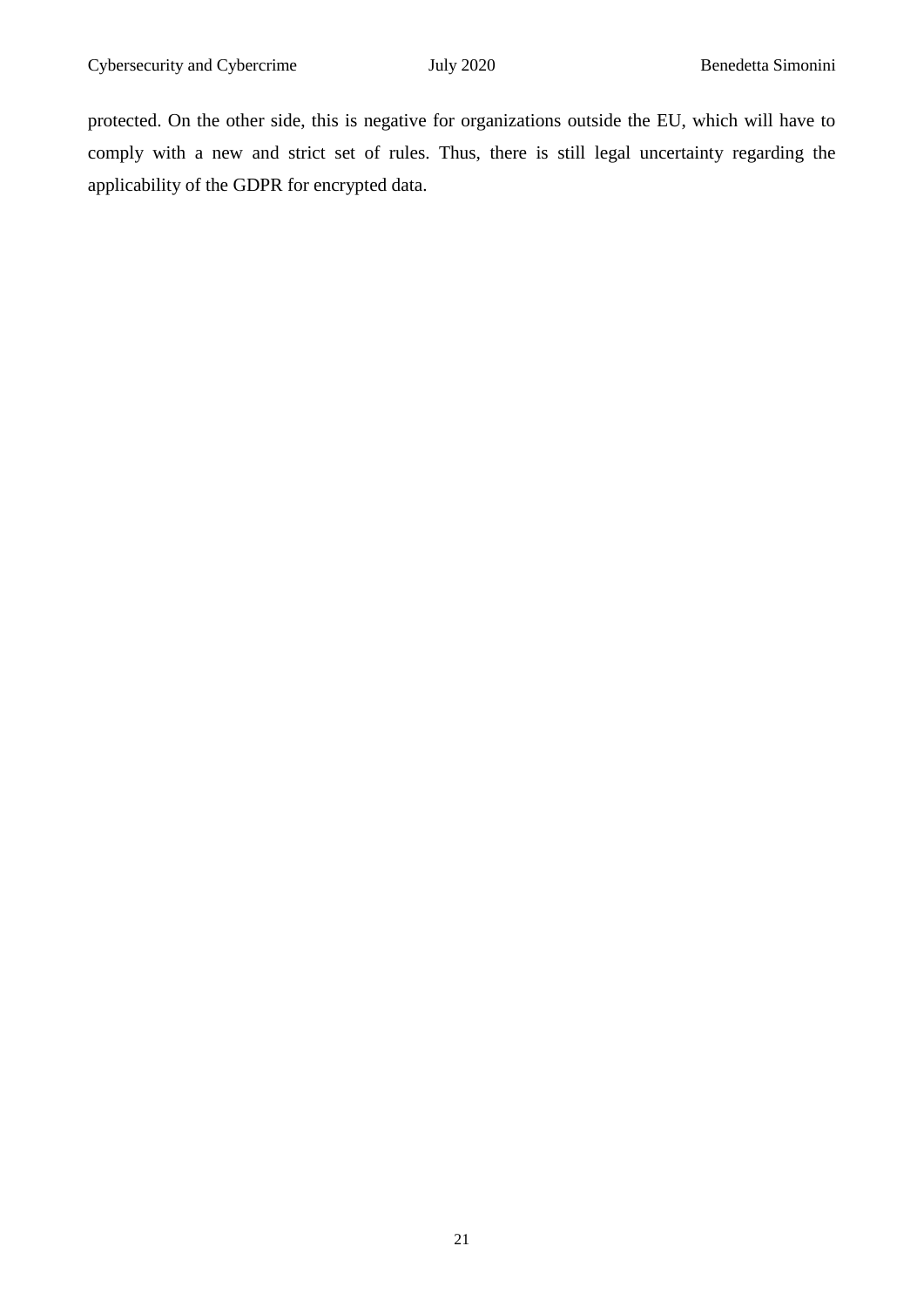#### <span id="page-21-0"></span>**References**

Berti, Hansche, Hare (2003). *Official (ISC)² Guide to the [CISSP](https://en.wikipedia.org/wiki/CISSP) Exam*. Auerbach Publications.

#### pp. [379.](https://archive.org/details/officialiscguide0000hans/page/379) [ISBN](https://en.wikipedia.org/wiki/ISBN_(identifier)) [0-8493-1707-X](https://en.wikipedia.org/wiki/Special:BookSources/0-8493-1707-X)

Data privacy vs. data security [definitions and comparisons] – Data privacy manager. (2020). Retrieved from https://dataprivacymanager.net/security-vs-privacy/

Data security: Definition, explanation and guide. (2020). Retrieved from

#### <https://www.varonis.com/blog/data-security/>

Defend against encrypted threats. (2019). Retrieved from<https://www.f5.com/labs>

Denning, D. E. (1982). *Cryptography and data security*. Addison Wesley Publishing Company.

- Encryption. (2020). Retrieved from https://ico.org.uk/for-organisations/guide-to-dataprotection/guide-to-the-general-data-protection-regulation-gdpr/security/encryption/
- Encryption-based cyberattacks are increasing: How to stay safe. (2018). Retrieved from https://www.arrayasolutions.com/encryption-based-cyber-attacks-are-increasing-how-tostay-safe/
- EUR-Lex 32016R0679 EN EUR-Lex. Retrieved from https://eur-

lex.europa.eu/eli/reg/2016/679/oj

Forgo, N. (2015), International Data Privacy Law, p. 54 (59)

Home. (2020). Retrieved from https://ico.org.uk/

Hornung, G., & Schnabel, C. (2009). Data protection in Germany I: The population census decision and the right to informational self-determination. *Computer Law & Security Review*, *25*(1), 84-88. doi:10.1016/j.clsr.2008.11.002

How should we implement encryption? (2020). Retrieved from [https://ico.org.uk/for](https://ico.org.uk/for-organisations/guide-to-data-protection/guide-to-the-general-data-protection-regulation-gdpr/encryption/how-should-we-implement-encryption/)[organisations/guide-to-data-protection/guide-to-the-general-data-protection-regulation](https://ico.org.uk/for-organisations/guide-to-data-protection/guide-to-the-general-data-protection-regulation-gdpr/encryption/how-should-we-implement-encryption/)[gdpr/encryption/how-should-we-implement-encryption/](https://ico.org.uk/for-organisations/guide-to-data-protection/guide-to-the-general-data-protection-regulation-gdpr/encryption/how-should-we-implement-encryption/)

Lek, K., & Rajapakse, N. (2012). *Cryptography: Protocols, design, and applications*. Nova Science Pub.